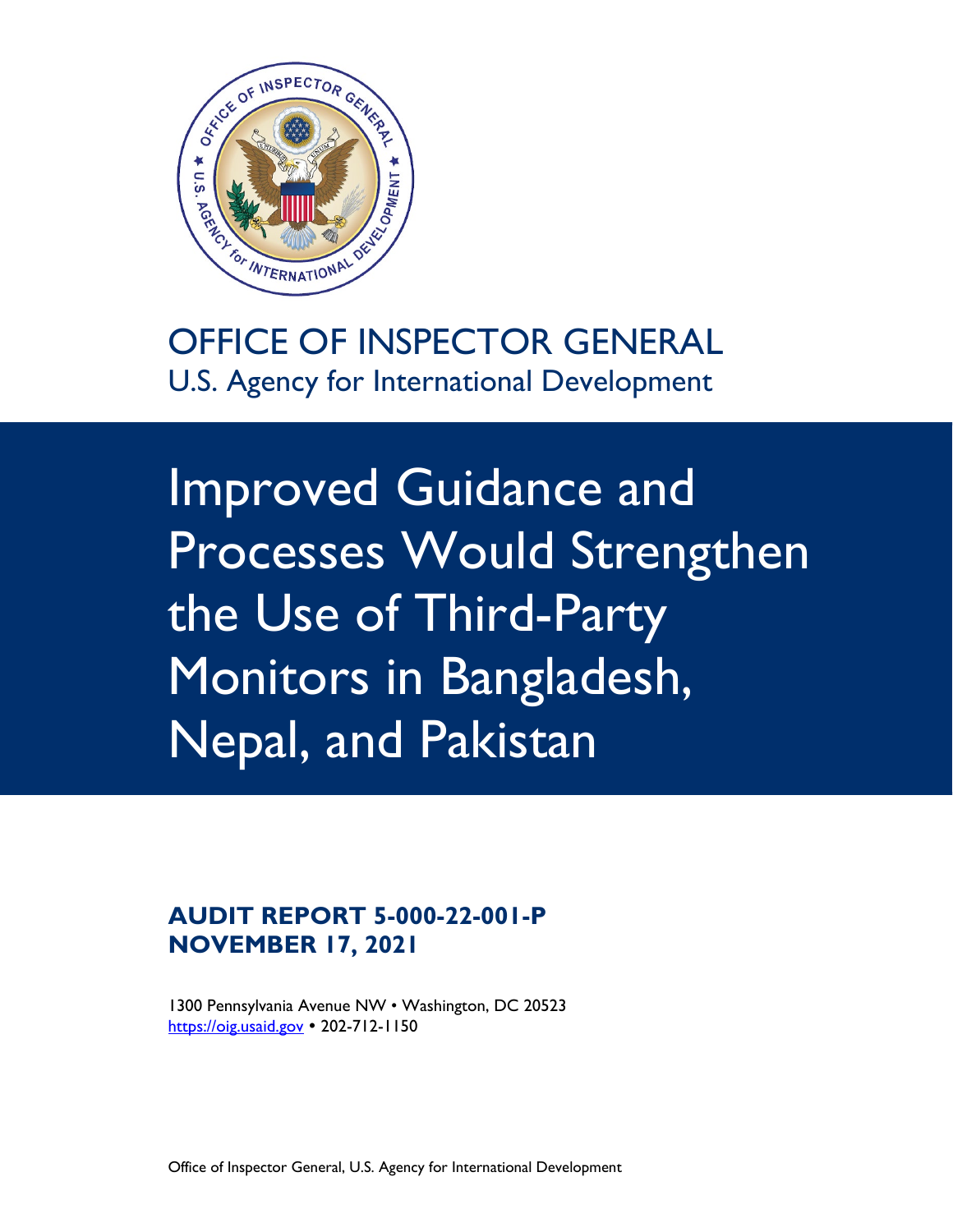The Office of Inspector General provides independent oversight that promotes the efficiency, effectiveness, and integrity of foreign assistance provided through the entities under OIG's jurisdiction: the U.S. Agency for International Development, Millennium Challenge Corporation, U.S. African Development Foundation, and Inter-American Foundation.

# **Report waste, fraud, and abuse**

#### **USAID OIG Hotline**

Email: ighotline@usaid.gov Complaint form:<https://oig.usaid.gov/complainant-select> Phone: 202-712-1023 or 800-230-6539 Mail: USAID OIG Hotline, P.O. Box 657, Washington, DC 20044-0657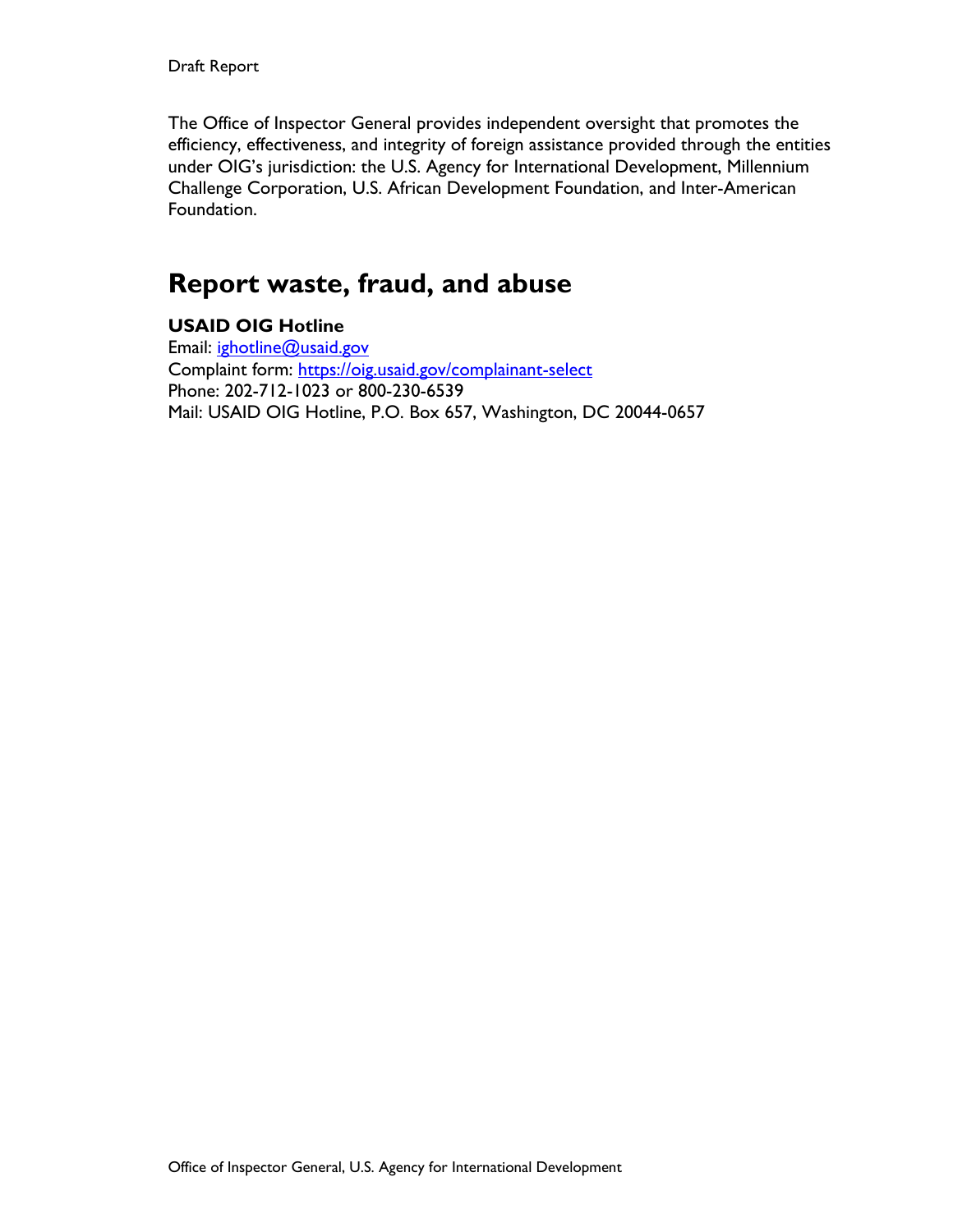

### **MEMORANDUM**

DATE: November 17, 2021

- TO: USAID/Bangladesh, Mission Director, Kathryn Stevens USAID/Nepal, Mission Director, Sepideh Keyvanshad USAID/Pakistan, Mission Director, Julie Koenen
- FROM: Asia Regional Office Acting Audit Director, Esther Park /s/
- SUBJECT: Improved Guidance and Processes Would Strengthen the Use of Third-Party Monitors in Bangladesh, Nepal, and Pakistan (5-000-22-001-P)

This memorandum transmits the final report on our audit of USAID's use of third-party monitors (TPMs) in Asia. Our audit objectives were to assess the extent to which selected USAID missions in Asia (1) used TPMs in managing their programs and (2) acted on information obtained from TPMs to ensure that identified issues had been addressed. In finalizing the report, we considered your comments on the draft and included them in their entirety, excluding attachments, in Appendix B.

The report contains four recommendations to improve the selected missions' use of third-party monitoring contractors and the process for tracking and resolving the issues identified by third-party monitors. After reviewing information you provided in response to the draft report, we consider one closed (recommendation 3), and three resolved but open pending completion of planned activities (recommendations 1, 2, and 4). For recommendations 1, 2, and 4, please provide evidence of final action to the Audit Performance and Compliance Division.

We appreciate the assistance you and your staff provided to us during this audit.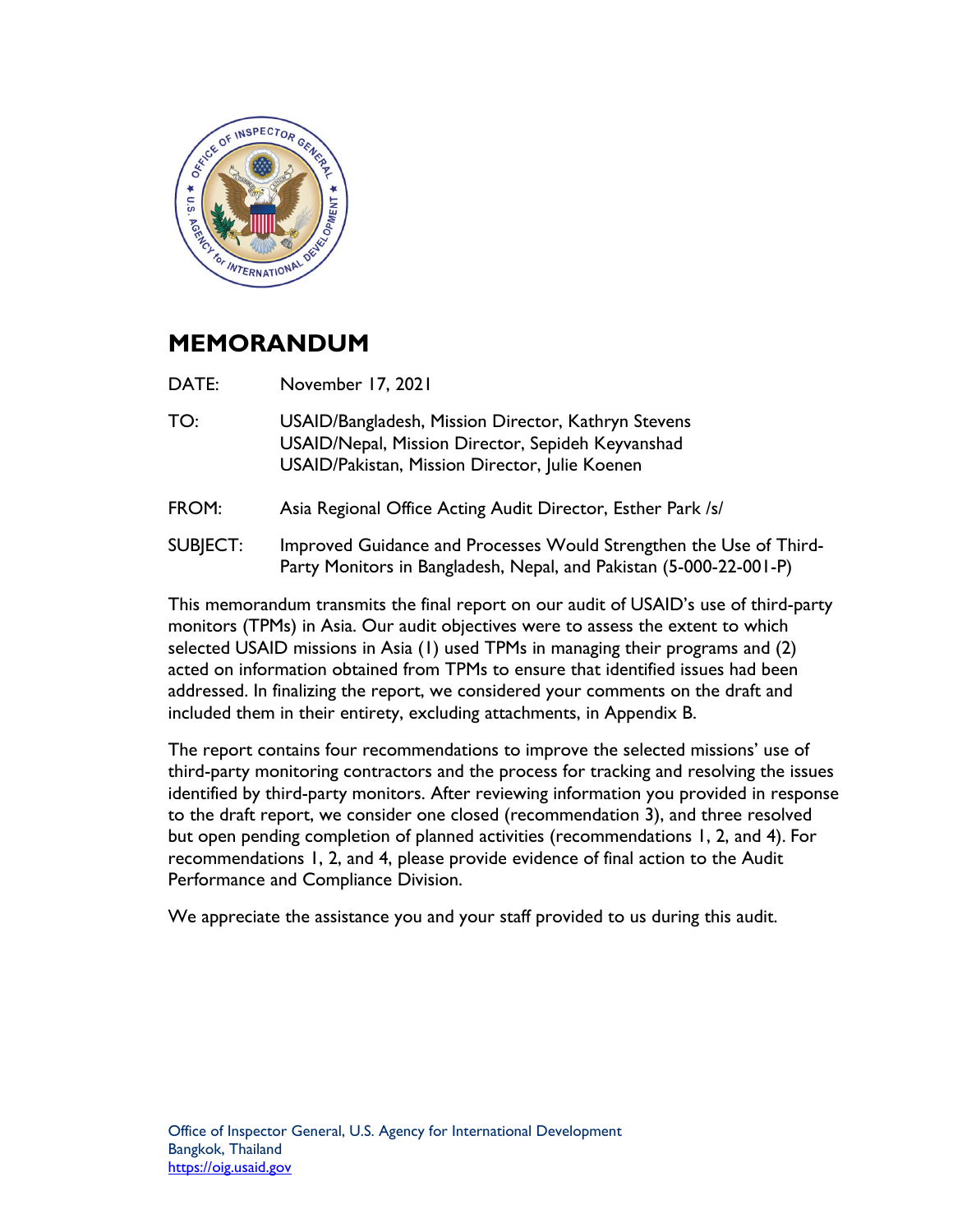# **CONTENTS**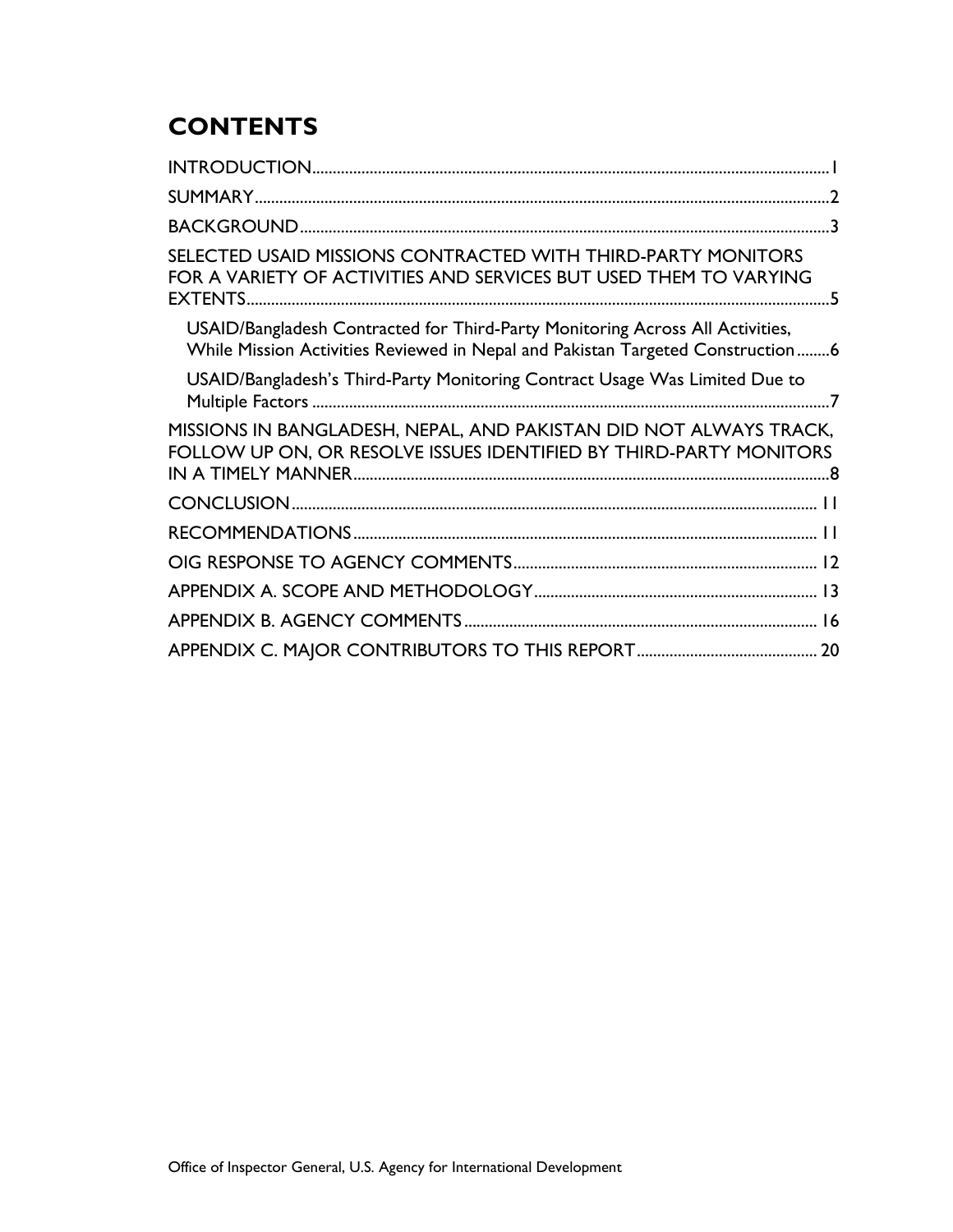# <span id="page-4-0"></span>**INTRODUCTION**

USAID, through the Bureau for Asia, distributed over \$8.4 billion across 31 countries in Asia and the Pacific Islands during fiscal years 2015-2019 and uses monitoring as a critical oversight tool to help determine what effects programming has in a location and how programming should adapt to changing environments. To assist with oversight at the country level, USAID has long employed third-party monitoring as one of the mechanisms to supplement the Agency's efforts to ensure that projects and activities contribute to measurable results that are sustainable. Additionally, third-party monitoring assists the Agency in determining whether recipients met applicable requirements; had effective internal controls in place; and had activities that were free of fraud, waste, and abuse.

Despite the benefits of utilizing third-party monitors (TPMs), several recent OIG audits identified challenges to effective third-party monitoring and hesitancy among some mission staff to use TPMs.<sup>[1](#page-4-1)</sup> Furthermore, a recent audit of USAID's use of third-party monitoring in Iraq found a lack of timely follow-up or resolution of issues identified by the third-party monitoring contractor.<sup>[2](#page-4-2)</sup> As such, OIG initiated this audit to determine how USAID missions in Asia used TPMs in managing their programs and whether any common themes or challenges emerged. Specifically, our audit objectives were to assess the extent to which selected USAID missions in Asia (1) used TPMs in managing their programs and (2) acted on information obtained from TPMs to ensure that identified issues had been addressed.

We conducted our work in accordance with generally accepted government auditing standards. Our audit scope covered USAID third-party monitoring activities from July 1, 2018, through December 31, 2020. We judgmentally selected a sample of three missions—USAID/Bangladesh, USAID/Nepal, and USAID/Pakistan—out of the six missions in Asia and the Pacific Islands that were using the services of TPMs. Our selection of the three missions was primarily based on the number of TPMs working for each mission and the quantity of awards monitored by the TPMs. For the three selected missions, we then chose 7 out of 22 activities using third-party monitoring services, based on factors such as activity costs and location of activity implementation. For Bangladesh, we also selected two activities that did not use the services of a TPM to determine the reason for not utilizing those services. To conduct our work, we reviewed key USAID and mission documents relevant to this audit and interviewed officials from the Bureau for Asia, the three selected missions, TPMs, and implementers.

We judgmentally selected a sample of 24 findings or issues from those reported by the TPMs for the activities we selected. Selection was based on factors such as the period when findings or issues were reported and their priority. We reviewed supporting

<span id="page-4-1"></span> $<sup>1</sup>$  In this report, we refer to third-party monitor, third-party monitoring contractor, and contractor to</sup> describe the contractor that provides third-party monitoring services to USAID. These terms are used interchangeably throughout the report.

<span id="page-4-2"></span><sup>&</sup>lt;sup>2</sup> USAID OIG, ["Enhanced Guidance and Practices Would Improve USAID's Transition Planning and Third-](https://oig.usaid.gov/node/4605)[Party Monitoring in Iraq"](https://oig.usaid.gov/node/4605) (9-266-21-003-P), February 19, 2021.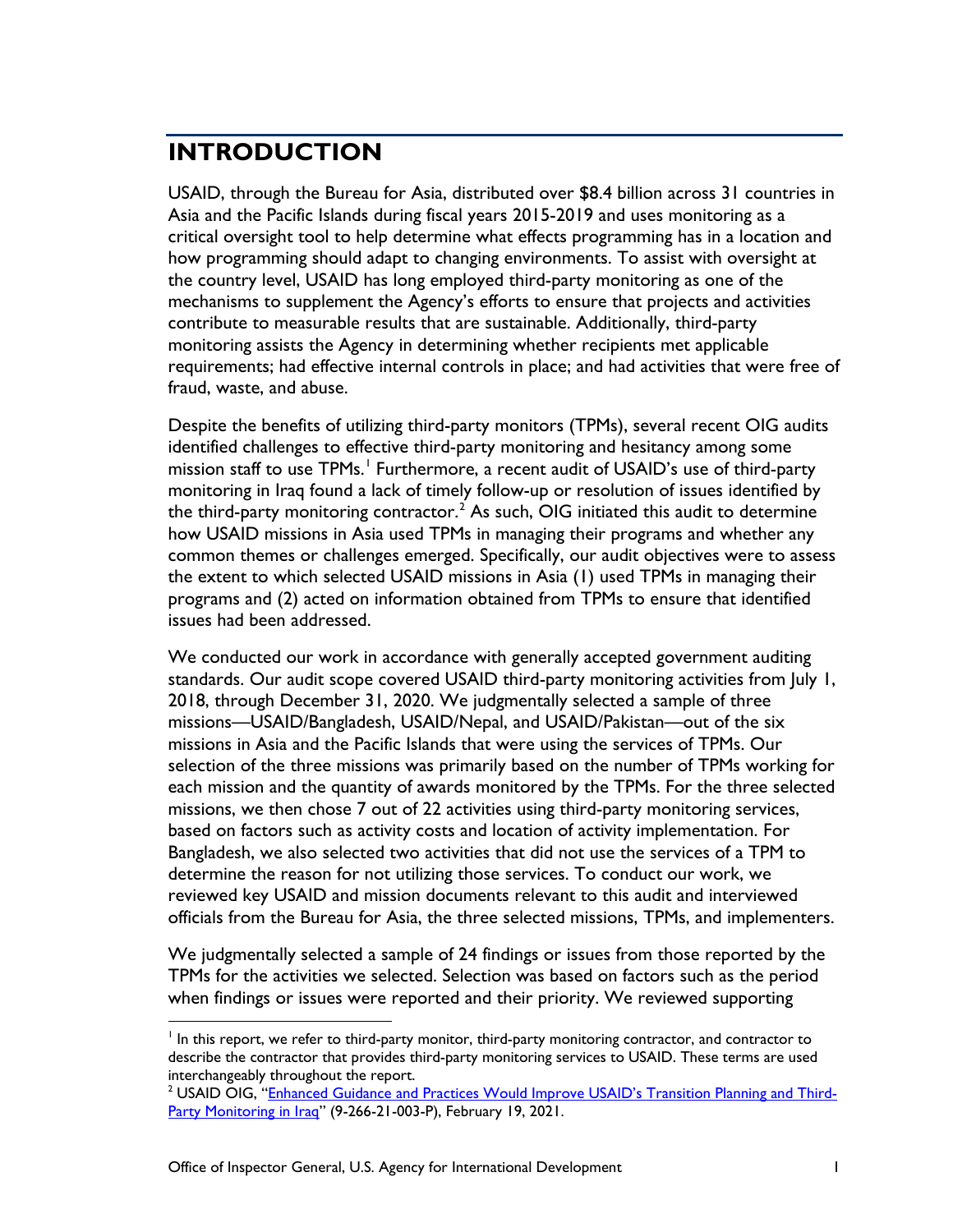evidence to determine if the actions taken were timely and sufficient to address the findings or issues. Due to COVID-19 travel restrictions, we limited our review to the actions as reported by USAID, TPMs, and implementers.

Appendix A provides more detail on our scope and methodology.

#### <span id="page-5-0"></span>**SUMMARY**

USAID missions in Bangladesh, Nepal, and Pakistan contracted with TPMs for a variety of activities and services but used them to varying extents. One TPM provided services across a variety of sectors and activities, while others were contracted for their technical expertise in a specific sector. For example, USAID/Bangladesh contracted with a TPM that was open to providing services to activities across the entire mission, while activities reviewed in USAID/Nepal and USAID/Pakistan used TPMs that provided technical services specifically targeting the missions' construction activities. The missions used TPMs to varying extents. Specifically, for USAID/Bangladesh, 16 out of 96 activities used one TPM that was intended to provide monitoring services for programs across the mission due in part to a lack of guidance on how to use these services. In addition, some mission officials disclosed concerns about the quality of the products and services by this TPM, although other mission staff disputed these claims. Additionally, a mission official noted reluctance by technical offices to use third-party monitoring services because they preferred their own third-party monitoring contractor, or they wanted to perform monitoring themselves. Notwithstanding, the limited use of these services could have resulted in decreased efficiency in monitoring, particularly during COVID-19 when there were few mission staff available in-country to provide monitoring support.

While all three missions did sometimes track, follow up on, and resolve issues identified by their TPMs, we found exceptions, such as issues that were not addressed in a timely manner or were missing documentation to support resolution. This is because the three missions lacked a systematic and centralized process to ensure that issues identified by TPMs were (1) resolved with supporting documentation, (2) being addressed by the technical offices or implementers, and (3) resolved in a timely manner. Lack of a systematic and centralized process at the three missions may have left important issues unaddressed, particularly after staff leave their positions and their successors may be unable to determine whether or how reported issues had been resolved. The existence of unresolved issues defeats the purpose of having TPMs point out issues of concerns.

We are making four recommendations to improve the selected missions' use of thirdparty monitoring contractors and the process for tracking and resolving the issues identified by TPMs. USAID agreed with all four recommendations.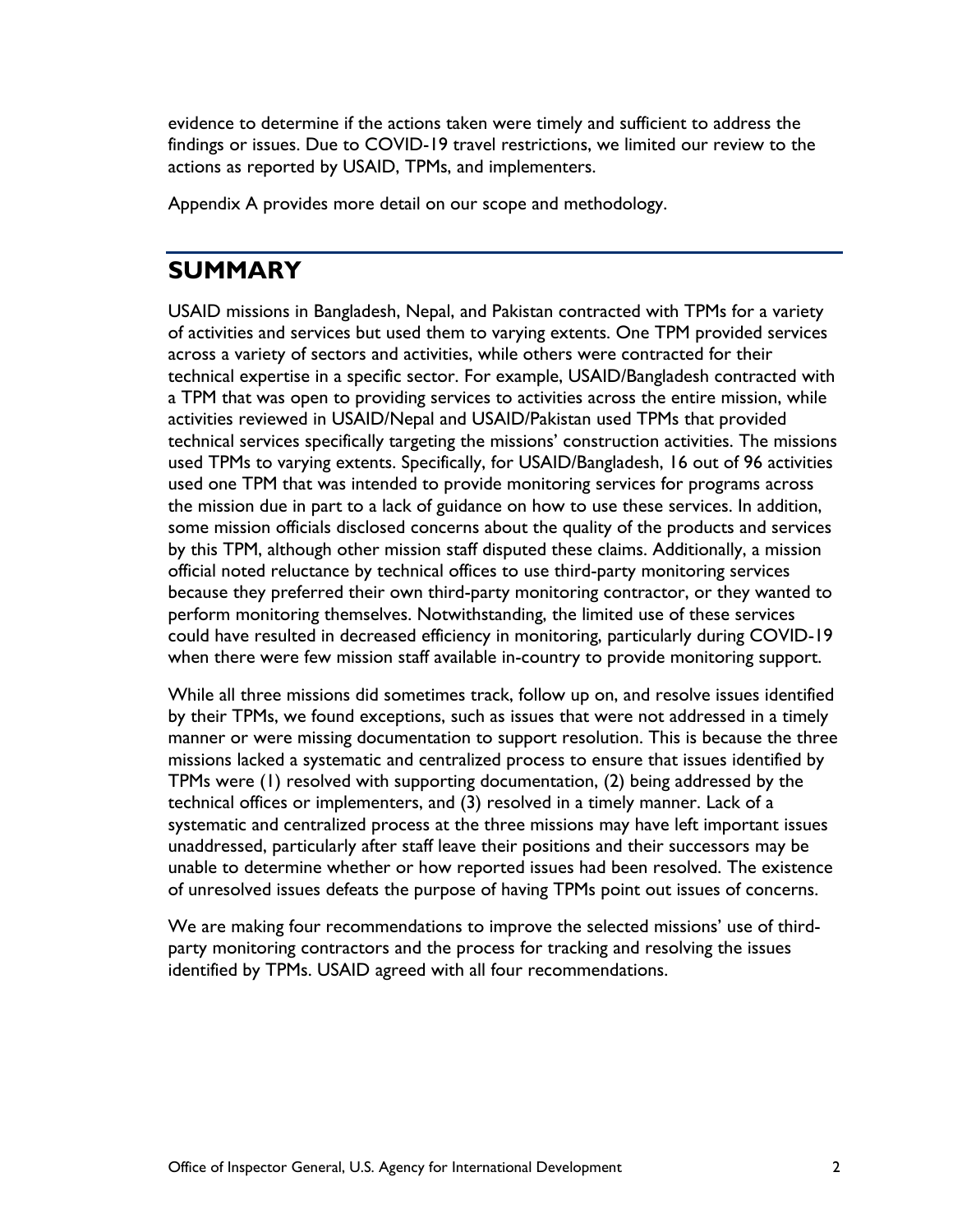# <span id="page-6-0"></span>**BACKGROUND**

USAID has remained committed to continuing its oversight of its programs and ensuring the accountable and effective use of U.S. taxpayers funds. According to the Agency's Automated Directives System (ADS) Chapter 201, operating units must:<sup>[3](#page-6-1)</sup>

- Monitor implementation progress, including the quantity, quality, and timeliness of an activity's outputs.
- Track the achievement of an activity's outcomes.
- Ensure the quality and delivery of performance-monitoring data collected by implementers.
- Perform site visits to provide oversight over awards, inspect implementation progress and deliverables, verify monitoring data, and learn from implementation.

According to USAID, TPMs are contracted by the Agency to act as its eyes and ears when USAID staff are unable to carry out their oversight responsibilities by visiting project and activity sites.<sup>[4](#page-6-2)</sup> This often occurs in nonpermissive environments, where missions rely on third-party monitoring systems to help supplement monitoring data and verify implementer reports. Third-party monitoring has been used to help assess and manage program performance in nonpermissive environments such as in Afghanistan, Egypt, Nigeria, Pakistan, Somalia, South Sudan, and Yemen. In October 2020, USAID published the discussion note "Third-Party Monitoring in Non-Permissive Environments." While this was not a mandatory directive, it addressed considerations for using TPMs to augment regular performance monitoring, as prescribed in ADS Chapter 201, to implement the Program Cycle, which is USAID's operational model for planning, delivering, assessing, and adapting development programming.<sup>[5](#page-6-3)</sup>

There are other reasons for using TPMs as well, such as constraints on the availability of mission personnel, mission personnel ability to access sites, and the complexities of activities that require specific expertise. For example, USAID/Bangladesh mission officials noted that embassy personnel faced movement restrictions due to security concerns, thus limiting their access to USAID-funded sites.

Except for construction contracts, which encourage the use of architectural and engineering firms to perform quality assurance throughout the life of the construction activity, there is no specific guidance in the ADS related to the use of third-party

<span id="page-6-1"></span><sup>&</sup>lt;sup>3</sup> ADS Chapter 201, "Operational Policy for the Program Cycle," October 2020.

<span id="page-6-2"></span><sup>4</sup> USAID defines third-party monitoring as "the systematic and intentional collection of performance monitoring and/or contextual data by a partner that is not USAID, or an implementing partner directly involved in the work." USAID Bureau for Policy, Planning, and Learning, "Discussion Note: Third-Party

<span id="page-6-3"></span> $<sup>5</sup>$  USAID discussion notes explore principles or methods related to the Program Cycle and are intended</sup> to prompt inquiry. This note was published by the Bureau for Policy, Planning, and Learning.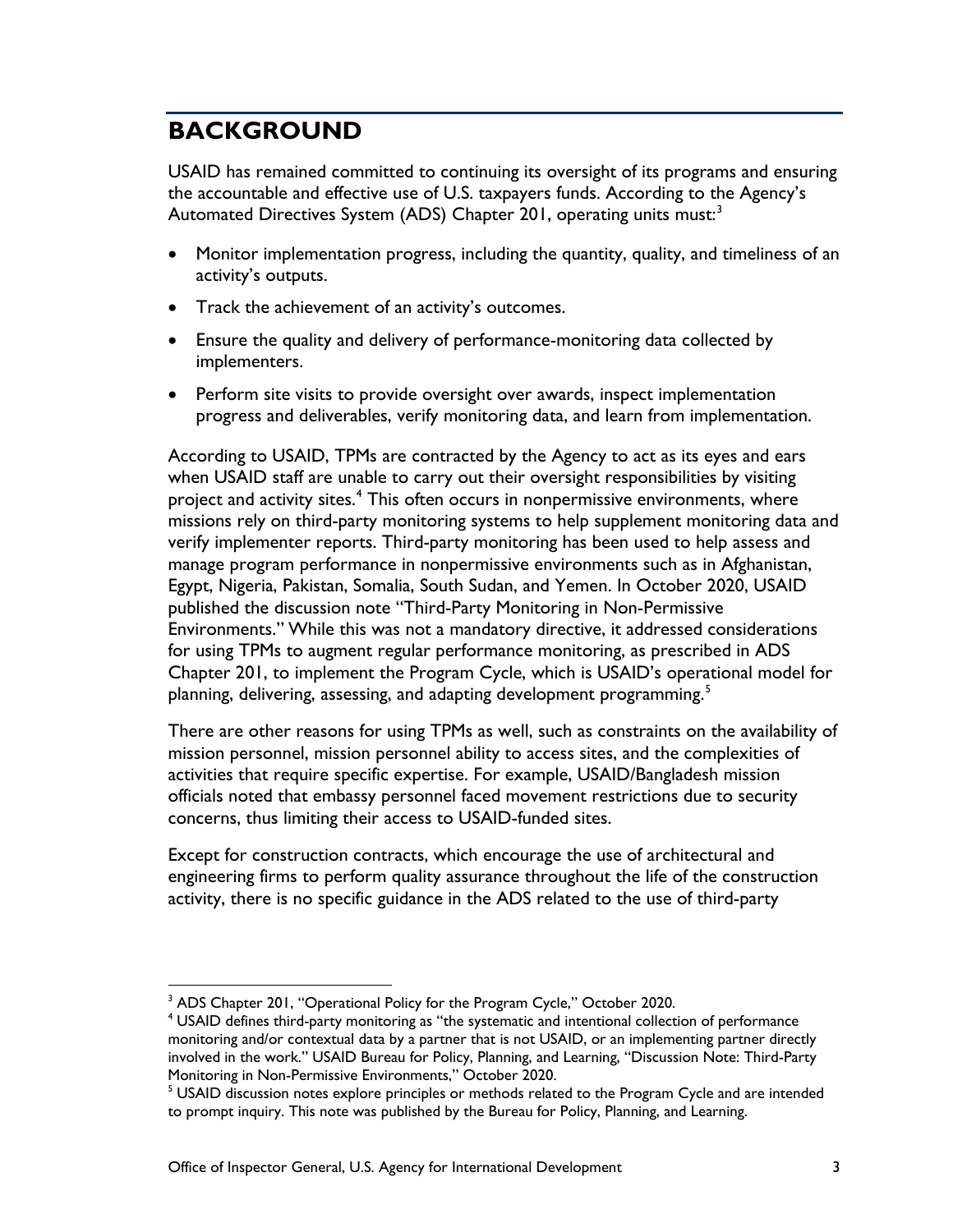monitoring for USAID programs.<sup>[6](#page-7-0)</sup> Rather, the determination on the use of TPMs is left to each individual mission.

According to USAID, monitoring activities performed by third parties include:<sup>[7](#page-7-1)</sup>

- Collecting and verifying data.
- Monitoring planning at the project level.
- Reviewing baselines and targets.
- Collecting baseline data.
- Tracking and analysis of contextual indicators.
- Verifying activity- or project-level results.
- Conducting or reviewing data quality assessments (DQAs).

USAID, through the Bureau for Asia, funds programs in 31 countries in Asia and the Pacific Islands, and in fiscal years 2015-2019, the Agency distributed over \$8.4 billion in aid to programs in these countries. $8 \text{ USAID}$  $8 \text{ USAID}$  reported using third-party monitoring contractors in 6 of these 31 countries to monitor programs, as shown in Table 1.

| <b>Mission</b>     | <b>Number of</b><br><b>Third-Party</b><br><b>Monitoring</b><br><b>Contracts</b> | Contract<br><b>Amount</b><br>$(US$)^{a}$ | Number of<br>Awards<br><b>Monitored</b> | Timeframe of<br><b>Third-Party</b><br><b>Monitoring</b><br><b>Contracts</b> |
|--------------------|---------------------------------------------------------------------------------|------------------------------------------|-----------------------------------------|-----------------------------------------------------------------------------|
| Bangladesh         |                                                                                 | \$10.6 million                           | 13                                      | 2017-2023                                                                   |
| India              |                                                                                 | \$89,208                                 |                                         | 2019-2022                                                                   |
| Indonesia          | 3                                                                               | \$24.3 million                           | 58                                      | 2016-2023                                                                   |
| Nepal              | 2                                                                               | \$37.2 million                           | 28                                      | 2015-2022                                                                   |
| Pakistan           | 13                                                                              | $$144.7$ million                         | 72                                      | 2012-2023                                                                   |
| <b>Philippines</b> |                                                                                 | \$7.9 million                            | 3                                       | 2014-2020                                                                   |

*Table 1. USAID Missions in Asia Using Third-Party Monitors*

<sup>a</sup> Contract amounts larger than \$1 million have been rounded.

Source: OIG analysis of information provided by USAID.

According to USAID documentation, the data collected by TPMs is used to assess and manage an implementing organization's performance, mostly on a quarterly basis, but

<span id="page-7-0"></span><sup>&</sup>lt;sup>6</sup> ADS Chapter 201, Mandatory Reference, "Management of Construction Risk," January 15, 2021.<br><sup>7</sup> USAID, "Monitoring and Evaluation Platforms: Considerations for Design and Implementation Based on

<span id="page-7-1"></span>a Survey of Current Practices," September 2013.

<span id="page-7-2"></span><sup>&</sup>lt;sup>8</sup> OIG analysis based on information from the [USAID Foreign Aid Explorer,](https://explorer.usaid.gov/) accessed January 8, 2020. USAID Foreign Aid Explorer has been merged into ForeignAssistance.gov and no longer exists as a standalone website. Malaysia was not included in the 31 countries since it was not part of the Bureau for Asia at the time of this analysis. Afghanistan was also not included since it was not yet merged into the Bureau for Asia and it was not yet under the OIG Asia Regional Office's oversight responsibility at the time of the analysis.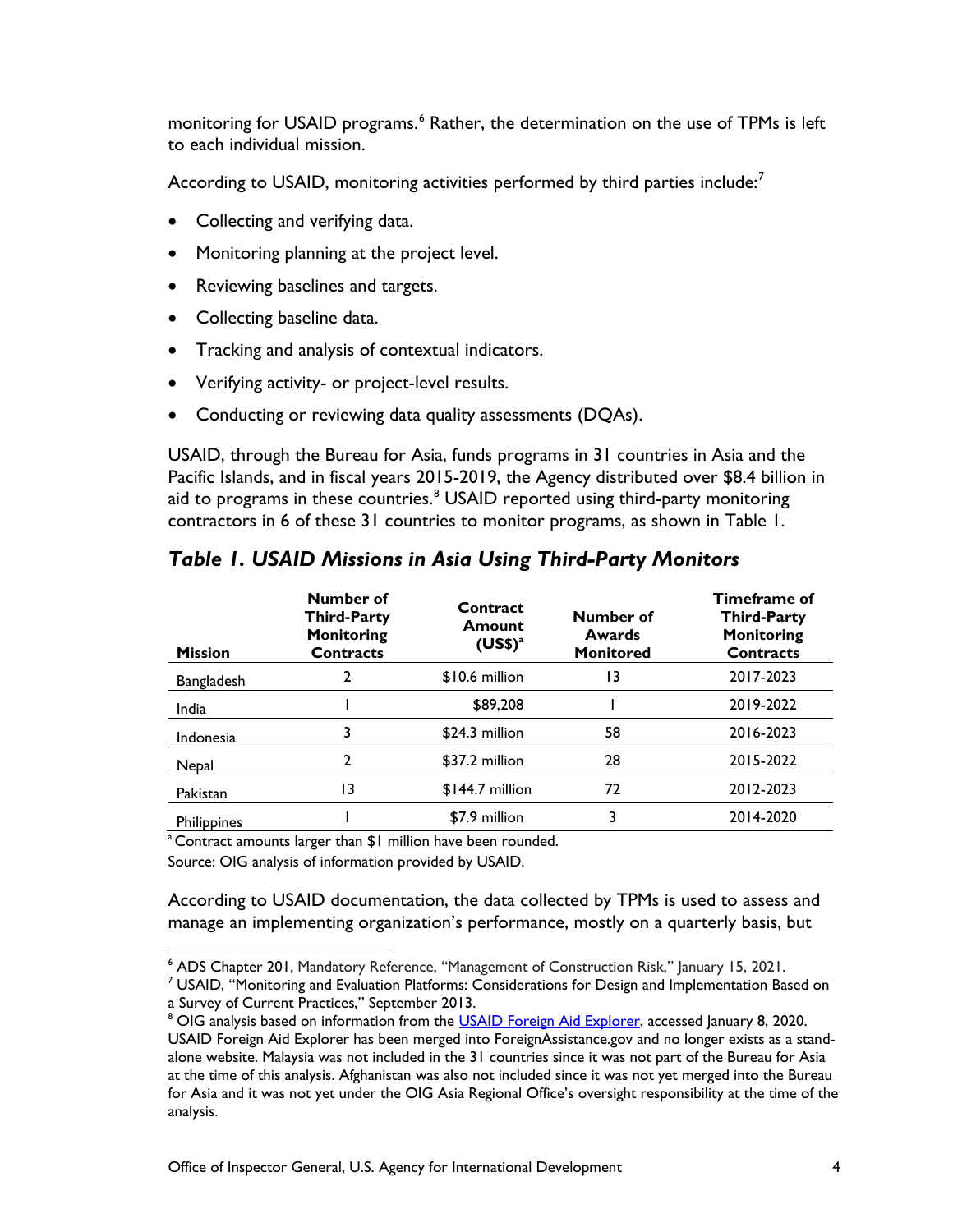this can also occur in real time. The agreement officer's representative (AOR) or contracting officer's representative (COR) needs to be actively involved throughout the entire process, including following up on required actions to address issues identified by TPMs. [9](#page-8-1)

OIG has previously reported on USAID's use of TPMs and has identified areas that needed improvements:

- A recent audit of USAID's management of third-party monitoring in Iraq found a lack of timely follow-up or resolution of issues identified by the third-party monitoring contractor. This was because USAID did not have a formal process in place with defined roles and responsibilities to track, respond to, and resolve issues identified by the contractor.<sup>[10](#page-8-2)</sup>
- In an audit of USAID/Afghanistan's strategy for monitoring and evaluating programs, OIG found that the mission had not established annual monitoring plans, which resulted in a disconnect between TPM activities and the results reported to Congress and the public.<sup>[11](#page-8-3)</sup>
- OIG's audit of USAID/Pakistan's education portfolio found that the mission had not developed adequate guidance for conducting or documenting site visits or for using TPMs.<sup>[12](#page-8-4)</sup> Mission employees were reluctant to use TPMs for conducting site visits because they thought the contractor was too slow and may not have had the overall program knowledge to provide useful site visit information. As such, USAID/Pakistan rarely used the TPM for its education programs.
- In an audit of USAID's humanitarian assistance in central-west Africa's Lake Chad region, OIG found that the Agency lacked criteria that would trigger an assessment for evaluating the need for a TPM. $13$

### <span id="page-8-0"></span>**SELECTED USAID MISSIONS CONTRACTED WITH THIRD-PARTY MONITORS FOR A VARIETY OF ACTIVITIES AND SERVICES BUT USED THEM TO VARYING EXTENTS**

The TPMs for the missions we reviewed provided a wide range of monitoring, evaluation, learning, and adapting services for mission activities. The missions benefited

<span id="page-8-1"></span><sup>&</sup>lt;sup>9</sup> USAID Bureau for Policy, Planning, and Learning, "Discussion Note: Third-Party Monitoring in Non-<br>Permissive Environments," October 2020.

<span id="page-8-2"></span><sup>&</sup>lt;sup>10</sup> USAID OIG, "Enhanced Guidance and Practices Would Improve USAID's Transition Planning and [Third-Party Monitoring in Iraq"](https://oig.usaid.gov/node/4605) (9-266-21-003-P), February 19, 2021.

<span id="page-8-3"></span><sup>&</sup>lt;sup>11</sup> USAID OIG, "Audit of USAID/Afghanistan's Strategy for Monitoring and Evaluating Programs [Throughout Afghanistan"](https://oig.usaid.gov/node/565) (F-306-16-001-P), December 10, 2015.

<span id="page-8-4"></span><sup>&</sup>lt;sup>12</sup> USAID OIG, "USAID'S Pakistan Education Program Aligned With U.S. Strategy, But Insufficient [Oversight Could Impede Accountability for Results"](https://oig.usaid.gov/node/4200) (5-391-20-001-P), July 22, 2020.

<span id="page-8-5"></span><sup>&</sup>lt;sup>13</sup> USAID OIG, "USAID Has Gaps in Planning, Risk Mitigation, and Monitoring of Its Humanitarian [Assistance in Africa's Lake Chad Region"](https://oig.usaid.gov/node/4338) (4-000-21-001-P), October 15, 2020.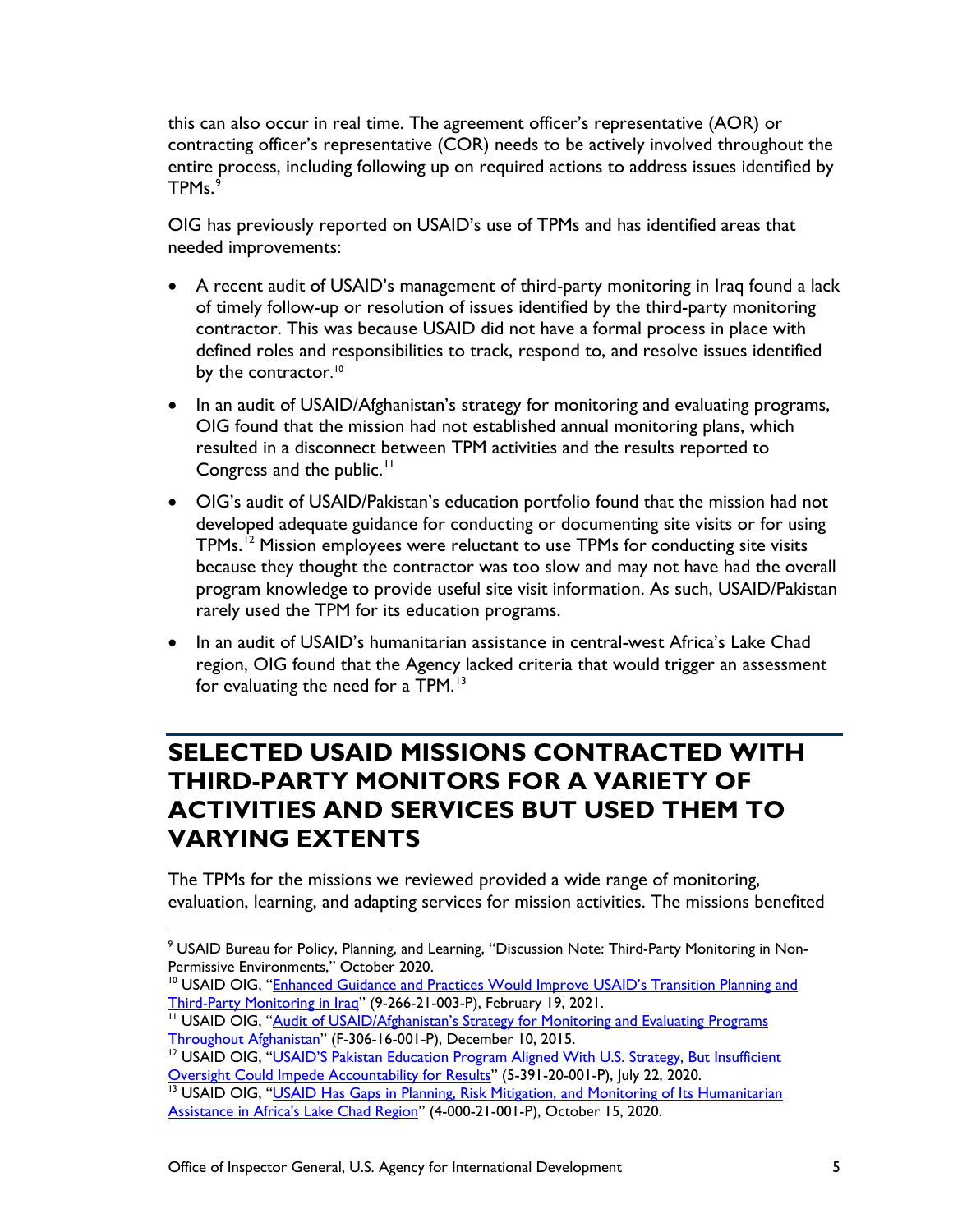from their use, because the TPMs provided independent verification of activity performance factors, such as construction milestones. Also, mission personnel noted that the TPMs allowed missions to track activities in remote locations. In the case of USAID/Bangladesh, the mission established a centralized third-party monitoring platform with one contractor to provide one-stop use for monitoring, evaluation, learning, and adapting services. However, there was limited use by the technical offices due in part to a lack of specific guidance on the use of such services.

#### <span id="page-9-0"></span>**USAID/Bangladesh Contracted for Third-Party Monitoring Across All Activities, While Mission Activities Reviewed in Nepal and Pakistan Targeted Construction**

In 2018, USAID/Bangladesh established the Bangladesh Monitoring, Evaluation, and Learning (BMEL) activity, a third-party monitoring contract. Its purpose was to serve as a tool to conduct monitoring, evaluation, and learning and adaptive management services across the mission. It aimed to provide comprehensive monitoring and evaluation services to further strengthen implementation of the mission's development strategy.

The mission established BMEL to centralize services to streamline monitoring service delivery into a single task order, simplify coordination between contractor and technical offices, and reduce the contract's management burden on the mission. According to the contract, BMEL is an umbrella tool that would support the transition of the monitoring and evaluation awards within the mission at that time, which were being managed by various technical offices. For example, the TPM could perform a monitoring site visit in one location involving several activities or consolidate data collection to facilitate reporting at USAID headquarters.

For USAID/Nepal, our audit focused on one TPM that provided monitoring services to two construction activities. The TPM provided on-site monitoring and independent verification of construction quality, as well as the amount, quantities of materials, and value of work completed to ensure compliance with the terms of the contract. The TPM also maintained an issue log to record construction project problems. The log was intended as a tool for reporting and communicating issues to USAID and for tracking the issues through resolution. Mission officials noted that the TPM provided additional monitoring support to the mission, particularly in cases when the mission lacked staffing.

For USAID/Pakistan, our audit focused on the two third-party monitoring contracts that provided monitoring services to three construction activities. The TPM for these contracts conducted periodic site inspections to verify and report to USAID that construction milestones had been achieved before authorizing payment to the construction contractor.

USAID/Pakistan officials noted that the TPMs brought additional staffing for architectural and engineering services. They also pointed out that the TPMs' staff could visit sites that USAID staff could not visit because of the large number of visits required, the technical nature of the activities, and the restrictions placed on mission personnel, primarily due to security concerns.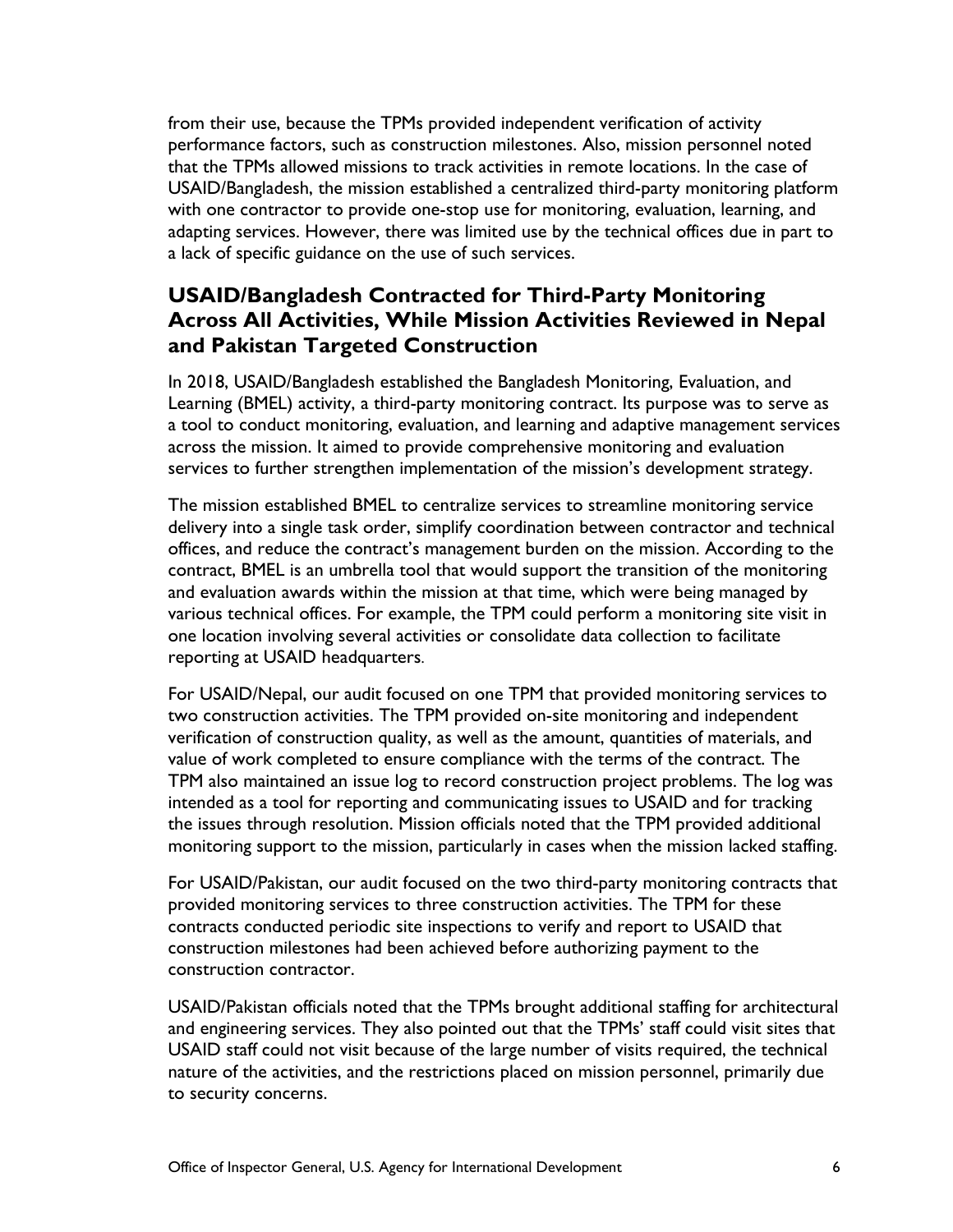For both Nepal and Pakistan, the TPMs also carried out on-site inspections of construction sites to ensure that the construction contractors followed environmental, health, and safety regulations.<sup>[14](#page-10-1)</sup>

#### <span id="page-10-0"></span>**USAID/Bangladesh's Third-Party Monitoring Contract Usage Was Limited Due to Multiple Factors**

Although USAID/Bangladesh used other mechanisms for evaluations, assessments, and quality assurance, the mission established BMEL as an umbrella tool that would centralize comprehensive monitoring services across the mission and support the transition of the current monitoring and evaluation awards within the mission, which were being managed by various technical offices.<sup>[15](#page-10-2)</sup> At senior team meetings, USAID/Bangladesh senior leadership had encouraged the mission staff to use BMEL. Despite this encouragement, its usage was limited, with 16 of 96 activities using the TPM's services for site visits, evaluations, and assessments.

According to a mission official, the limited use of BMEL stemmed from lack of specific guidance on using such services. USAID/Bangladesh's mission order defined guidelines, procedures, and roles and responsibilities related to monitoring, evaluation, and learning, but it did not include specific guidance on how and when it was appropriate to use a TPM.

Additionally, other factors contributed to the limited use of BMEL, such as mission staff concern about the contractor's expertise and performance problems. Specifically, some mission officials stated that (1) the contractor did not have the expertise or knowledge on technical aspects of the programs and (2) issues or problems were linked to the contractor's performance, including a reported lack of understanding of USAID programs and recommendations that were unsuitable for addressing the related identified issues. However, other mission staff refuted claims about the quality of the TPM and stated that the mission followed a rigorous vetting process before selecting the TPM.

Also, a mission program official said technical offices were reluctant to switch to BMEL because they previously had their own monitoring, evaluation, and learning mechanisms, or they preferred to do their own monitoring. One AOR said that doing their own monitoring helped her better understand project activities and work more closely with the government because such dealings were sensitive.

The limited use of BMEL may have led to risks or challenges that could impair the success of the mission's activities. For instance, without the expanded and appropriate use of a TPM who is qualified to provide the services, the mission may miss the

<span id="page-10-1"></span><sup>&</sup>lt;sup>14</sup> USAID provides guidance on the use of architect-engineering firms to implement construction activities to minimize construction risks. ADS Chapter 201, Mandatory Reference, "Management of Construction Risk," January 15, 2021.

<span id="page-10-2"></span><sup>&</sup>lt;sup>15</sup> USAID/Pakistan and USAID/Nepal have used other contracts to provide monitoring, evaluation, and learning services across their respective missions; however, those contracts were not covered in this audit since they have either expired or already been covered in another OIG audit noted in footnote 12 of this report.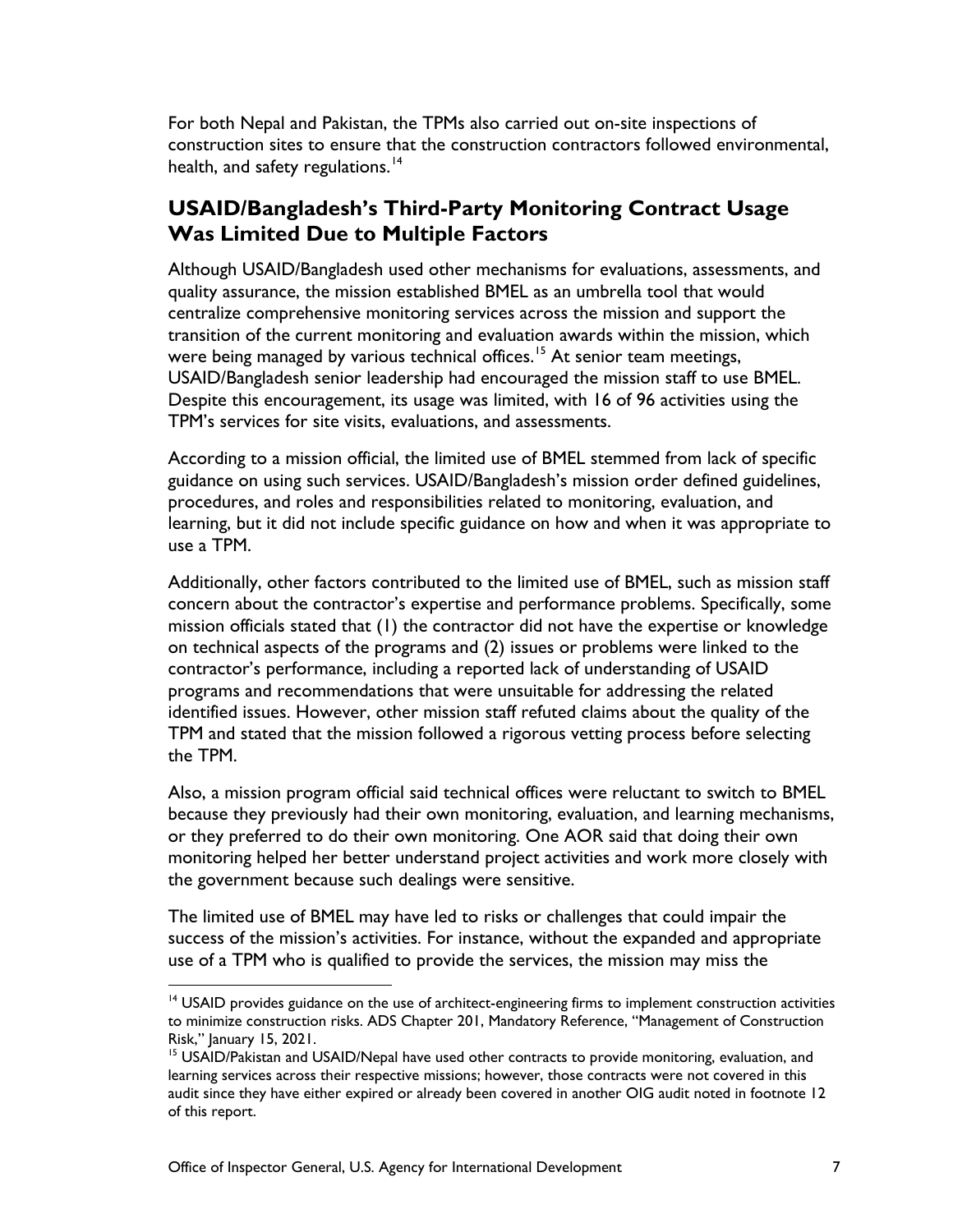opportunity to mitigate known risks and challenges to their activities. This could include travel restrictions due to security concerns that limit on-site oversight, the impact of activities on sensitive issues (such as lesbian, gay, bisexual, and transgender rights and countering violent extremism), and the impact of the COVID-19 pandemic on USAIDfunded activities.

Despite other means of monitoring, the mission may not be fully maximizing the potential benefit of using BMEL to make monitoring more efficient, particularly during the COVID-19 pandemic.

On April 1, 2021, a senior USAID/Bangladesh official emailed mission management to encourage staff to use BMEL. The announcement included a third-party monitoring service request form, which outlined critical elements to assist the mission in determining when to use a TPM. This was a good first step, but an email does not meet the formality and significance of a mission order or a policy. In addition, new staff who joined the mission after April 2021 would not have received this email.

#### <span id="page-11-0"></span>**MISSIONS IN BANGLADESH, NEPAL, AND PAKISTAN DID NOT ALWAYS TRACK, FOLLOW UP ON, OR RESOLVE ISSUES IDENTIFIED BY THIRD-PARTY MONITORS IN A TIMELY MANNER**

While all three USAID missions did sometimes track, follow up on, and resolve issues identified by their TPMs, we also found exceptions. These exceptions consisted of instances where issues identified by the TPMs were not addressed in a timely manner or were missing documentation to support resolution. This was because these missions did not have a systematic and centralized process with defined roles and responsibilities to ensure that issues identified by TPMs were resolved with supporting documentation and resolved by the technical offices or implementers in a timely manner. As a result, many important issues remained unresolved, which may have impacted the related activities.

Monitoring of USAID-funded activities is an important requirement to ensure that the Agency achieves its intended results. Specifically:

• Federal internal control standards recognize that documentation is a necessary part of an effective internal control system to ensure its effective design, implementation, and operating effectiveness. In addition, management must obtain relevant data from reliable sources on a timely basis so that it can be used for effective monitoring. The standards also state that management should complete and document corrective actions to remediate internal control deficiencies on a timely basis.<sup>16</sup>

<span id="page-11-1"></span><sup>&</sup>lt;sup>16</sup> U.S. Government Accountability Office, Standards for Internal Control in the Federal Government (GAO-14-704G), Section 4, "Additional Considerations, Subsection OV4.08, Documentation Requirements;" Principle 13, "Use of Quality Information;" and Principle 17, "Evaluate and Remediate Deficiencies," September 2014.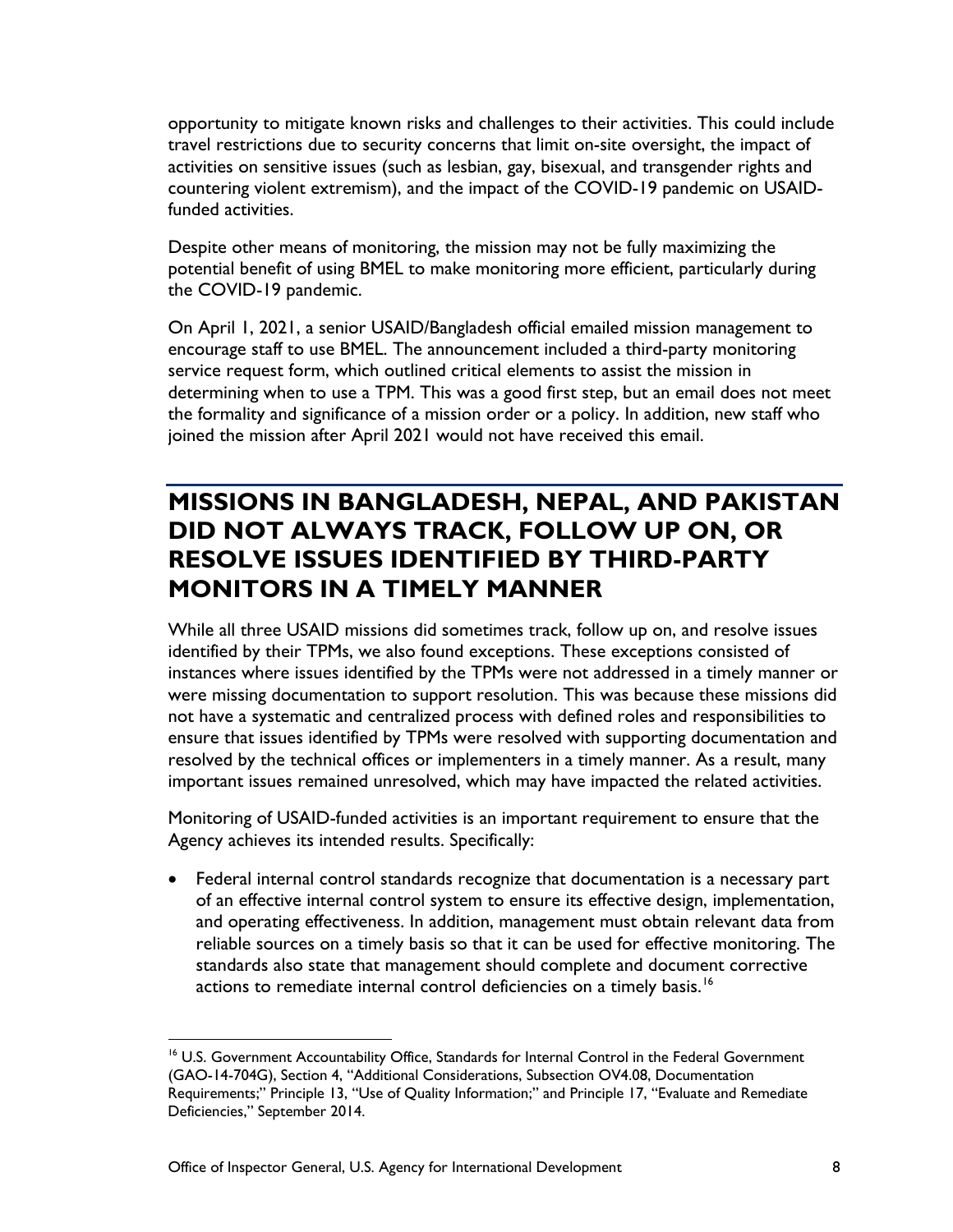• Agency policy states that monitoring is the ongoing and systematic tracking of information relevant to USAID's projects and activities. Data are the backbone of the accountability structure at USAID, and monitoring data gathered during program implementation help the Agency learn and adapt in a timely way and ensure that projects and activities contribute to measurable results that are sustainable after programs end.<sup>[17](#page-12-0)</sup>

To assess whether issues were resolved in a timely manner for USAID/Nepal, we corroborated the target resolution dates established by the TPM with mission documentation. Since USAID/Bangladesh and USAID/Pakistan did not have established dates, we assessed each issue's resolution by confirming the lack of timeliness with the relevant COR and the TPM. The three USAID missions had access to a variety of tracking mechanisms, ranging from a TPM issues-and-recommendations tracker to thirdparty monitoring reports on issues and recommendations.

We found the following:

- For all missions, the tracking of issues identified by TPMs and any resolution of these issues—or addressing the suggested TPM resolutions to mitigate them—was left to the discretion of the relevant COR/AOR. The CORs/AORs did not always ensure that these issues were tracked and resolved accordingly.
- USAID/Pakistan did not maintain an issues tracker. Both USAID/Nepal and USAID/Bangladesh had a TPM issues-and-recommendations tracker; however, USAID/Bangladesh did not fully use it.
- CORs for USAID/Pakistan's and USAID/Nepal's programs received weekly and monthly reports with findings and recommendations from the TPMs. The technical offices for USAID/Bangladesh received reports with issues and recommendations generated after each third-party monitoring assignment was completed. But we found that many of these issues were not resolved, as they had no systematic process in place for tracking resolution of the issues.

Although the three USAID missions we audited sometimes tracked, followed up on, and resolved issues identified by their TPMs in a timely manner, we also found exceptions. Of the 24 issues audited, 5 were not resolved in a timely manner, and another 10 were unresolved or lacked documentation supporting resolution. For example, one reported issue in Nepal—related to a delay in the delivery of roofing materials for school construction—was resolved after 19 months. In Pakistan, one issue that pertained to the poor quality of bricks being used for wall construction was reportedly resolved. However, we determined that supporting documentation was not sufficient to prove it was. The COR of the TPM agreed with this conclusion. In addition, a delay of school construction activities in Nepal due to lack of manpower has been unresolved for almost three years, which has contributed to the delay of the overall project, according to the TPM.

<span id="page-12-0"></span><sup>&</sup>lt;sup>17</sup> ADS Chapter 201.3.1.3, Section D, "Monitoring," October 2020.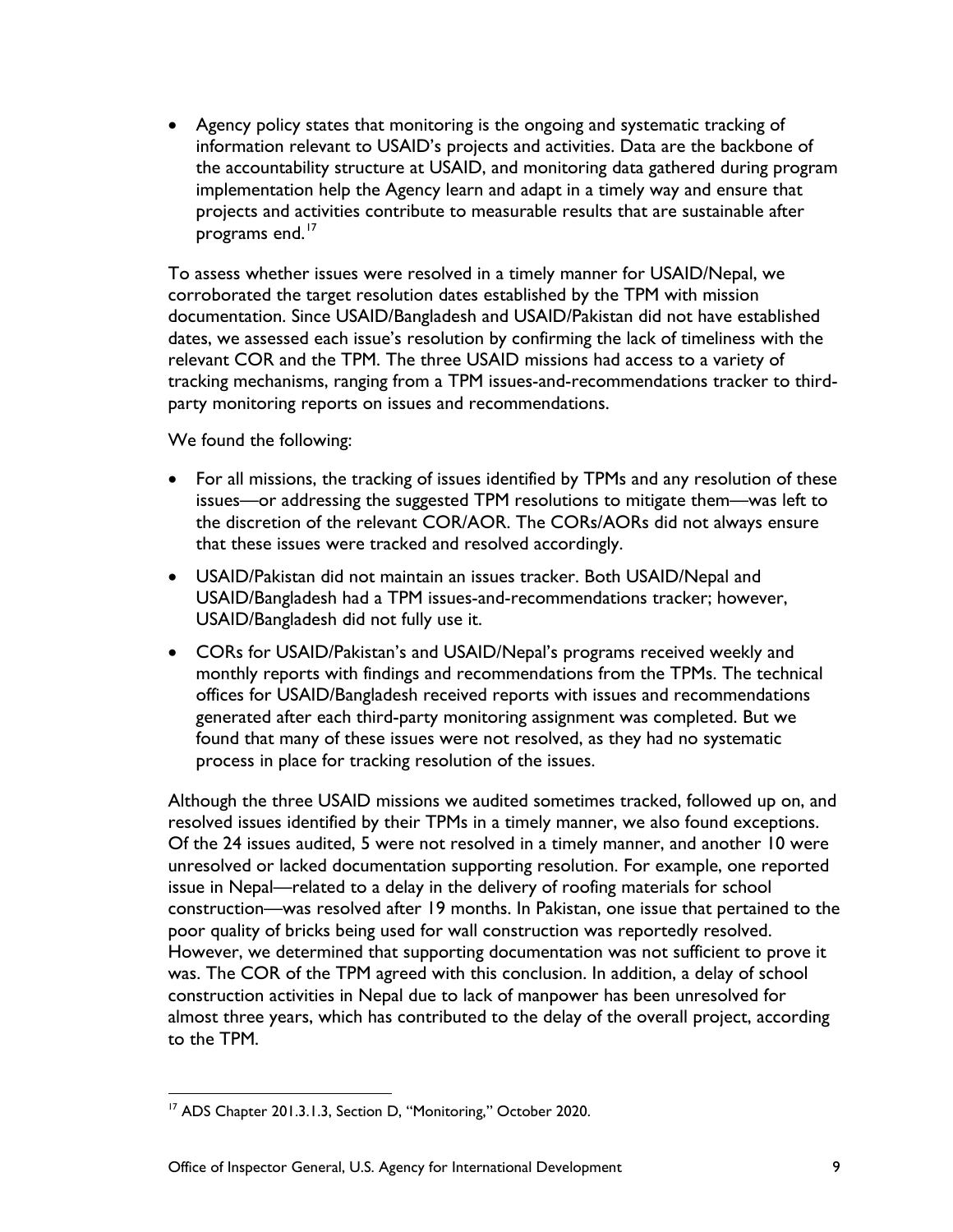Table 2 provides a breakdown by mission of the resolution of issues.

| <b>Mission</b>   | <b>Number of issues</b><br>resolved in a<br>timely manner | Number of<br>issues<br>resolved late <sup>a</sup> | Number of<br>months late<br>issues were<br>resolved | Number of<br>issues<br>unresolved <sup>b</sup> |
|------------------|-----------------------------------------------------------|---------------------------------------------------|-----------------------------------------------------|------------------------------------------------|
| USAID/Bangladesh | 3 of 6                                                    | $3$ of 6                                          | 13-19 months                                        | $0$ of 6                                       |
| USAID/Nepal      | l of 6                                                    | $2$ of 6                                          | 5-19 months                                         | $3$ of 6                                       |
| USAID/Pakistan   | 5 of $12$                                                 | $0$ of 12                                         | N/A                                                 | 7 of 12                                        |
| Total            | 9 of 24                                                   | 5 of 24                                           |                                                     | 10 of 24                                       |
| Notes:           |                                                           |                                                   |                                                     |                                                |

#### *Table 2. Resolution of Issues Identified by Third-Party Monitors*

Notes:<br>ª To assess if issues were resolved "in a timely manner" or "late" for USAID/Nepal, we corroborated the target resolution dates established by the TPM with mission documentation. Since USAID/Bangladesh had not established target resolution dates, we assessed the issue's resolution by confirming the lack of timeliness with the relevant COR and the TPM. For USAID/Pakistan, the resolutions for all issues were timely.<br><sup>b</sup> The number of unresolved issues includes four that were reportedly resolved, but where resolution was

not supported by documentation: two from Nepal and two from Pakistan.

Source: OIG analysis of documentation needed to support resolution of sample issues for USAID/Bangladesh, USAID/Nepal, and USAID/Pakistan.

For USAID/Bangladesh, the mission did not use the TPM tracker to track and monitor identified issues. Also, although the TPM tracker contained information on monitored activities, it did not provide any information on how previously identified issues were resolved, or how and if anything had been done to address recommendations made by the TPM to address identified issues. According to the mission, the resolution and tracking of issues and related recommendations was left to the discretion of the relevant COR/AOR.

For one reviewed USAID/Bangladesh activity, which involved the monitoring of three health clinics, the third-party monitoring report identified several distinct recommendations about issues found for each clinic. Notwithstanding, only the "general" recommendations (or recommendations that were common for all three clinics) were included in the TPM tracker, while the others were omitted. As a result, this casts doubt about the completeness of the TPM tracker.

All three missions lacked a systematic and centralized process to ensure that issues identified by TPMs were (1) resolved with supporting documentation, (2) being addressed by the technical offices or implementers (i.e., the status), or (3) resolved in a timely manner.

Without a system to track the timely resolution status of issues and recommendations, with defined roles and responsibilities for mission staff, and without a process to ensure the accuracy and completeness of weekly and monthly reports, it was challenging for USAID to keep track of the issues raised. For instance, a USAID/Pakistan official managing 175 activities stated that without a system to track monitoring findings, it was difficult for him to manage the issues and recommendations reported to him.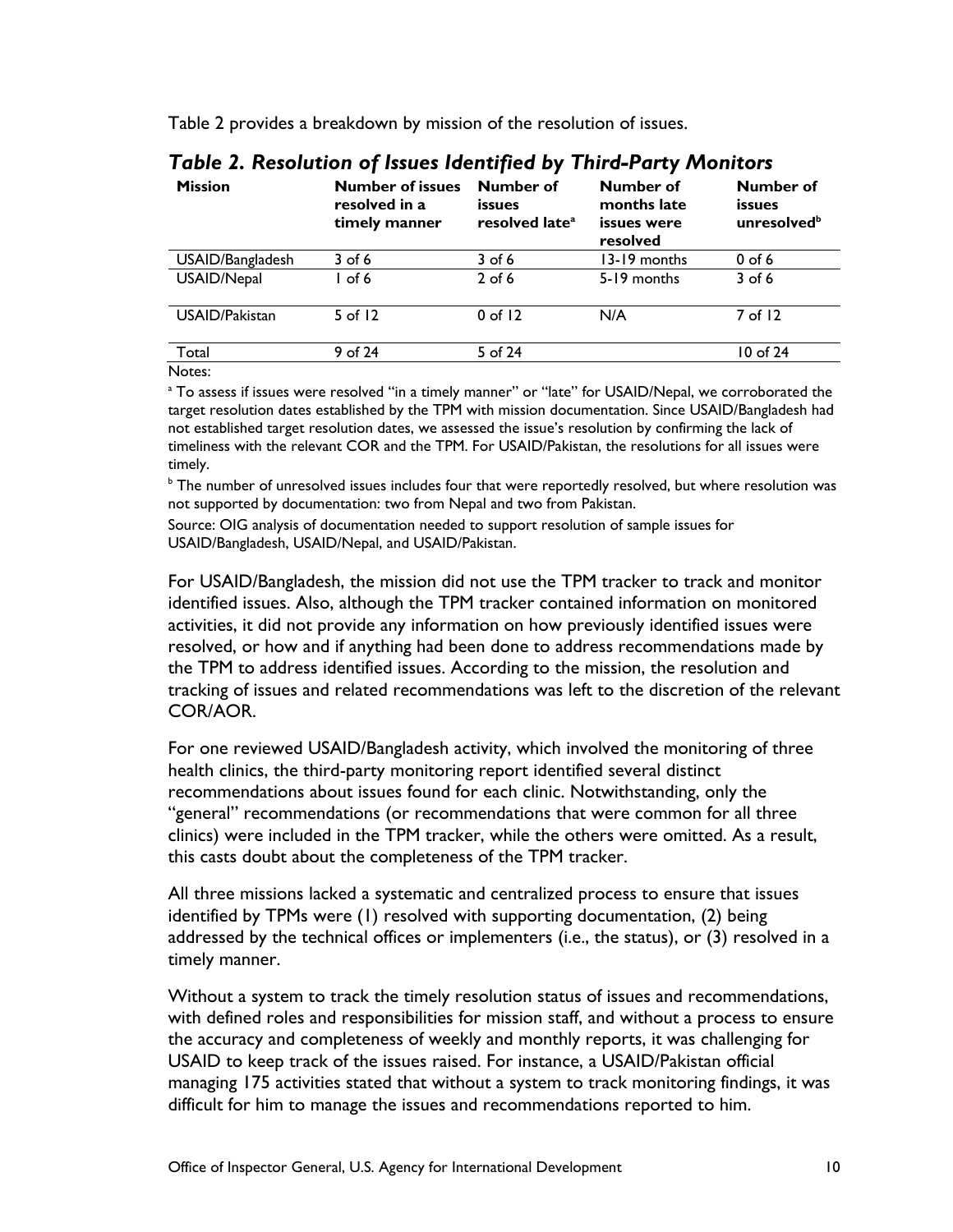Lacking a centralized tracking system for the three missions could have resulted in leaving important issues unaddressed. Also, when mission staff responsible for monitoring leave their positions, their successors may be unable to determine whether or how the issues were resolved without a tracking system or documentation of the resolution. This is particularly critical in Pakistan, where assignments by Americans incountry are shorter than in other countries (usually 1-2 versus 4 years). Additionally, issues reported by TPMs provide early warning that results may not be achieved as planned. Therefore, without timely resolution of problems identified, USAID may not be able to take early enough action to help ensure results are achieved as planned.

### <span id="page-14-0"></span>**CONCLUSION**

In today's operating environment, USAID faces a host of challenges in implementing activities, monitoring progress, collecting data, and tracking performance indicators. These challenges include the need to make multiple site visits, sometimes in nonpermissive environments; security restrictions and remote locations that impede mission staff travel; and staffing challenges that are often specific to each country. While USAID missions in Bangladesh, Nepal, and Pakistan have used TPMs to overcome these challenges, this audit identified hindrances to the missions' ability to fully benefit from their use, such as a lack of clear criteria in using TPMs and some concern voiced about the quality of the products and services by the third-party monitoring contractor at USAID/Bangladesh. In addition, the absence of a central tracking system prevented missions from addressing all the issues identified by TPMs, which may defeat the purpose of having them identify the problems in the first place. Implementing formal policies and identifying roles and responsibilities to address these challenges would put the missions in a better position to utilize TPMs more fully and ensure that issues identified by TPMs are resolved and tracked, further bolstering the Agency's monitoring capabilities and reach.

## <span id="page-14-1"></span>**RECOMMENDATIONS**

We recommend that USAID/Bangladesh, USAID/Nepal, and USAID/Pakistan take the following actions:

- 1. USAID/Bangladesh issue formal policy or guidance on the use of third-party monitors to include when and how mission offices can use the services of qualified third-party monitors.
- 2. USAID/Bangladesh develop and implement a process with defined roles and responsibilities to track and resolve issues raised by third-party monitors, including documented actions undertaken to address them.
- 3. USAID/Nepal develop and implement a process with defined roles and responsibilities to track and resolve issues raised by third-party monitors, including documented actions undertaken to address them.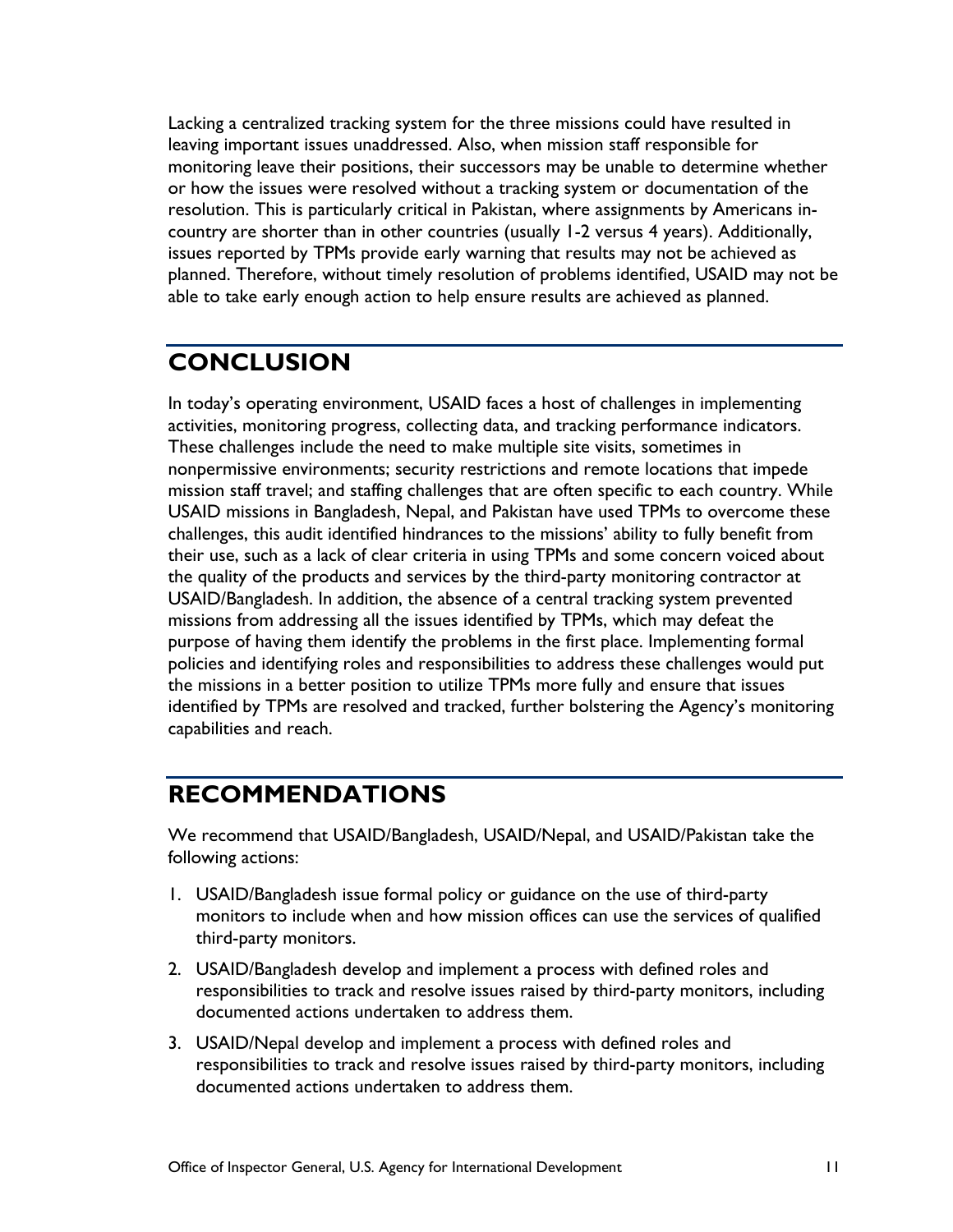4. USAID/Pakistan develop and implement a process with defined roles and responsibilities to track and resolve issues raised by third-party monitors, including documented actions undertaken to address them.

## <span id="page-15-0"></span>**OIG RESPONSE TO AGENCY COMMENTS**

We provided our draft report to USAID on September 23, 2021. On November 1, 2021, we received the Agency's response, which is included as Appendix B of this report.

The report included four recommendations, which the Agency agreed with, and we acknowledge management decisions on all of them. We consider one recommendation closed (recommendation 3) and three recommendations resolved but open pending completion of planned activities (recommendation 1, 2, and 4).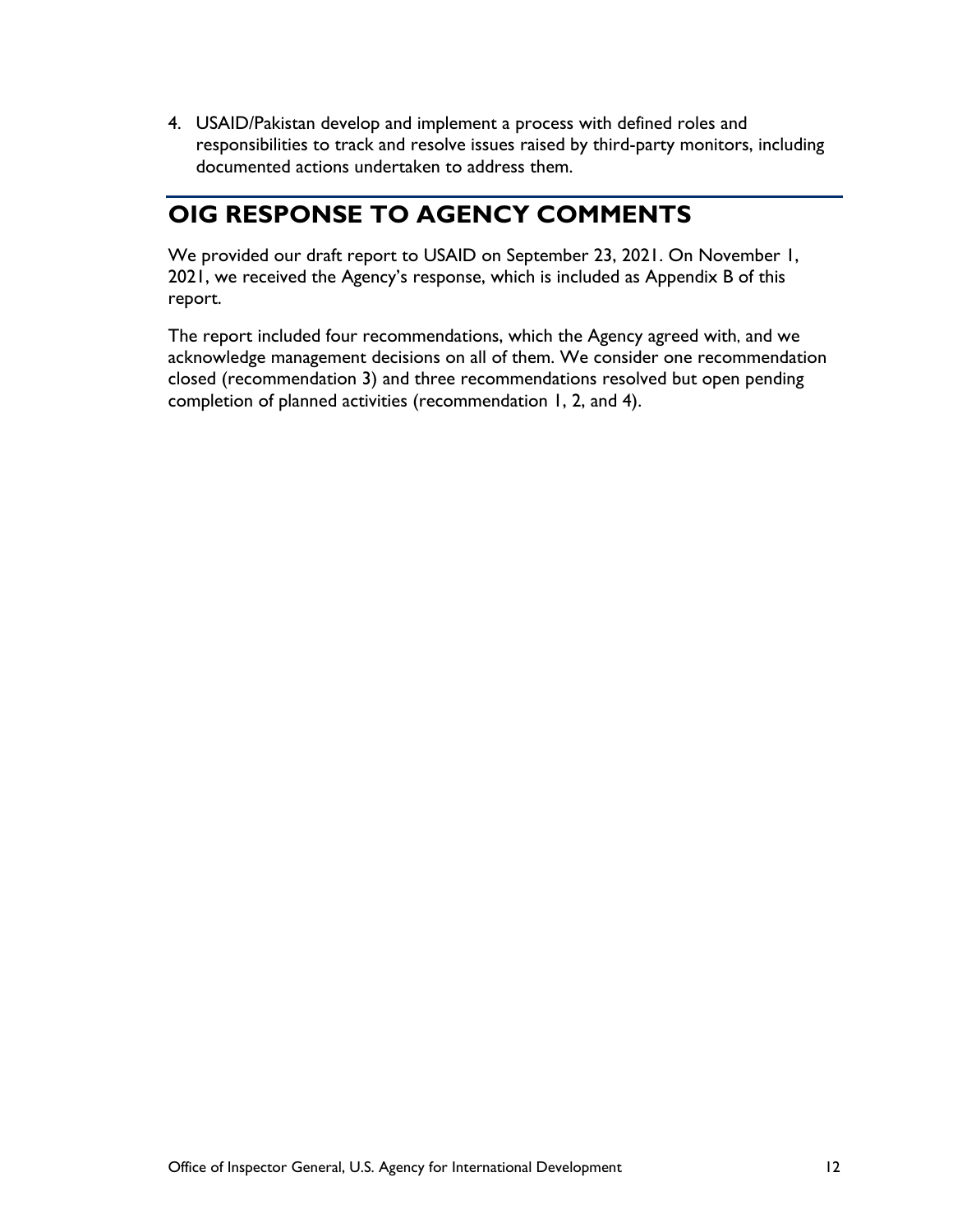# <span id="page-16-0"></span>**APPENDIX A. SCOPE AND METHODOLOGY**

We conducted our work from November 2020 through September 2021 in accordance with generally accepted government auditing standards. Those standards require that we plan and perform the audit to obtain sufficient, appropriate evidence to provide a reasonable basis for our findings and conclusions based on our audit objectives. We believe that the evidence obtained provides a reasonable basis for our findings and conclusions based on our audit objectives.

We conducted this audit to assess the extent to which selected USAID missions in Asia (1) used TPMs in managing their programs and (2) acted on information obtained from TPMs to ensure that identified issues had been addressed.

Our audit scope covered USAID third-party monitoring activities in selected Asia missions from July 1, 2018, through December 31, 2020. For Pakistan, we selected reports between February 2020 and February 2021 to obtain additional information, because the TPMs experienced startup delays that resulted in reporting starting in January and March 2020. In answering the audit objectives, the team examined seven third-party monitoring activities at three USAID missions—USAID/Bangladesh, USAID/Nepal, and USAID/Pakistan. We also interviewed and inquired with officials from the Bureau for Asia and selected missions, TPMs, and implementers who were knowledgeable and/or managed the third-party monitoring activities that we examined. For Bangladesh, which contracted with a TPM to provide comprehensive monitoring services across the mission, we also selected 2 out of 80 activities that did not use the services of a TPM, primarily based on activity sector and costs. For these two activities, we interviewed relevant officials to determine the reason for not utilizing those services.

To conduct this audit, we judgmentally selected a sample of three missions— USAID/Bangladesh, USAID/Nepal, and USAID/Pakistan—out of the six missions that were using the services of TPMs in Asia and the Pacific Islands (out of 31 total missions). We selected the three missions primarily based on the number of TPMs working for each mission and the number of awards monitored by the TPMs. We also considered other factors such as the nature and/or risks of the activities monitored, the services provided by the TPMs at the missions, and OIG resources and timelines. For the three missions, we then selected a sample of third-party monitoring contracts as well as a sample of activities to determine how third-party monitoring services were used. To assess the extent to which the missions had acted on information from TPMs, we tested a sample of findings and issues identified by TPMs for selected activities. The results from these samples cannot be used to make inferences about the population. However, we determined that our method for selecting the missions, TPMs, and activities was appropriate for our audit objectives and that this selection would generate valid, reliable evidence to support our findings and conclusions.

To answer the first objective:

• We judgmentally selected 4 of 17 third-party monitoring contracts that were providing monitoring and evaluation services at the selected missions. Our selection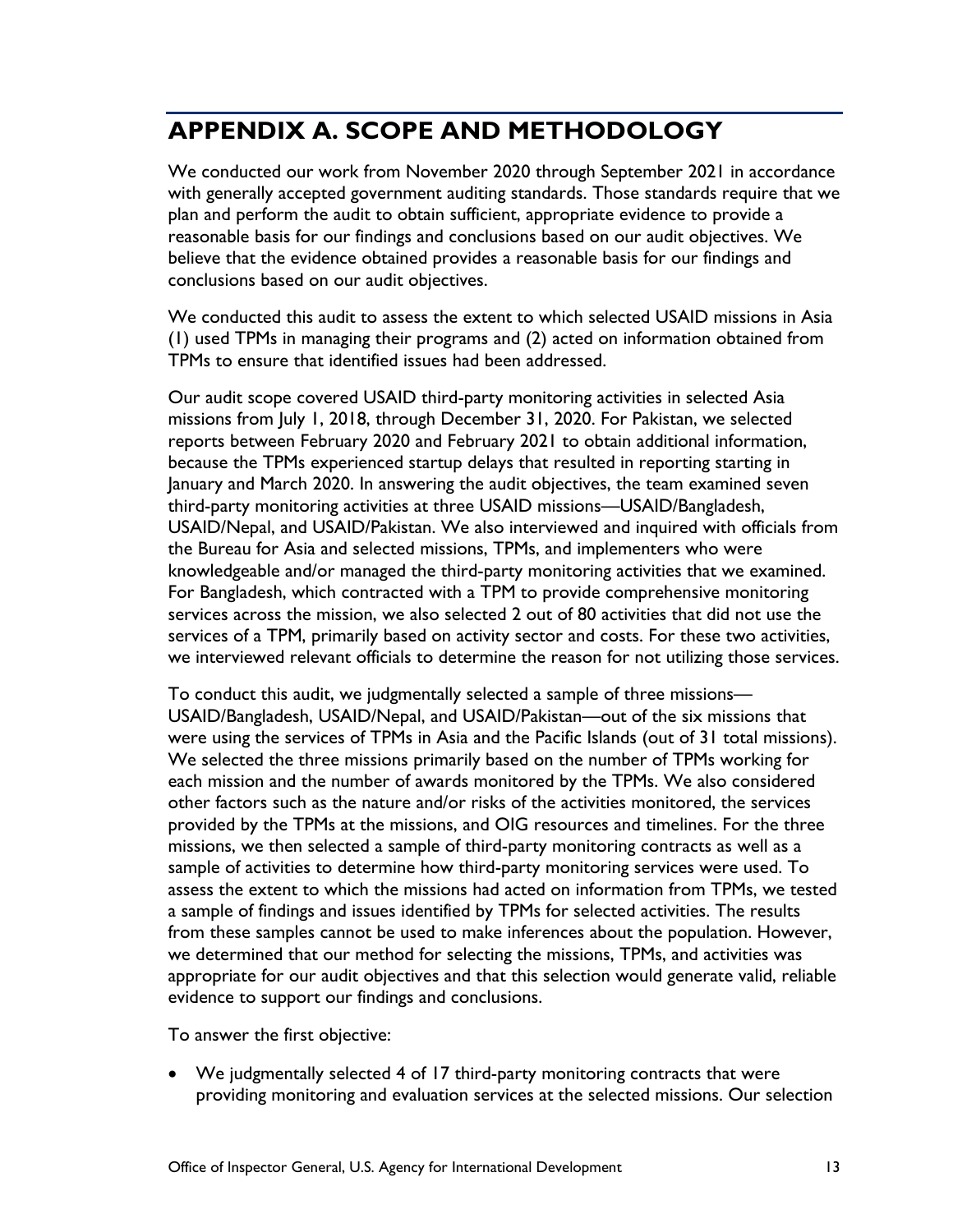was based on the contract period and costs. We then selected 7 of 22 activities that were using the services of the TPMs, based on types of services, activity sector and costs, and risks and complexities of activities. We reviewed relevant third-party monitoring award documents, such as contracts and progress reports to gather information such as:

- USAID's policy for identifying third-party monitoring needs;
- The nature and scope of third-party monitoring services required;
- Systems or tools the selected missions used to track and monitor outputs and deliverables; and
- Missions' guidance and oversight of reporting and the recommendations followup process.
- We reviewed Agency and selected missions' policies and guidance and interviewed officials from the missions, TPMs, and implementers to gather information on USAID's use of TPMs. We gathered information such as:
	- USAID policies and guidance on third-party monitoring and how they were communicated and implemented;
	- How the missions identified third-party monitoring needs;
	- The nature and scope of services required and performed by the TPMs;
	- The systems or tools the selected missions used to track and monitor the outputs and deliverables (e.g., monitoring site visit reports and evaluation reports) of the TPMs;
	- The systems or tools the TPMs used to track and monitor the services;
	- The missions' guidance and oversight of reporting and recommendation followup process; and
	- The benefits and challenges of using TPMs.

The policies and guidance reviewed included the Agency policy related to monitoring, evaluation, and learning (ADS Chapter 201); Discussion Note: Third-Party Monitoring on Non-Permissive Environment; Guide to Remote Monitoring Approaches During COVID-19; Adopting Innovative Practices to Continue Monitoring Programs in the Current Operating Environment; and mission orders for selected missions.

• We also reviewed the missions' Federal Managers Financial Integrity Act (FMFIA) certifications and supporting documentation as well as the Contractor Performance Assessment Reports (CPARs) for selected TPMs to identify risks or issues that could impact the use of TPMs.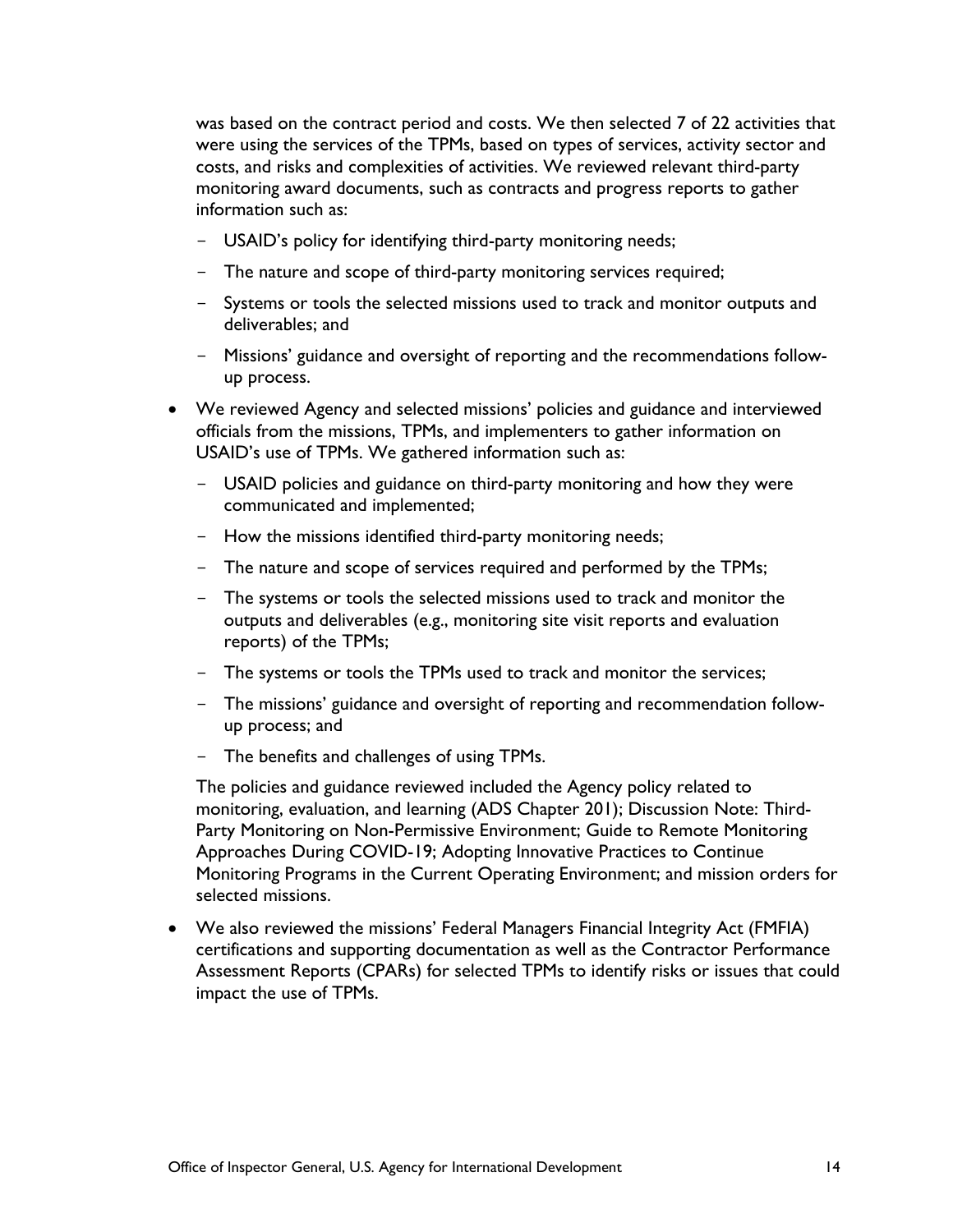To answer the second objective:

- We judgmentally selected a sample of 24 findings or issues from the list of issues or reports by the TPMs for the activities we selected.<sup>[18](#page-18-0)</sup> Our selection was based on factors such as the period when findings or issues were reported and priority or importance of findings or issues. We reviewed supporting evidence—such as reports, photographs, and other documentation—to determine if the actions taken were timely and sufficient to address the findings or issues. Due to COVID-19 travel restrictions, we were not able to visit implementation sites; therefore, we limited our review to the actions as reported by USAID, TPMs, and implementers and did not verify the corrective actions in the field due to travel restrictions.
- We interviewed officials from the selected missions, activities, and implementers to obtain their perspective on the quality and usefulness of the selected third-party monitoring reports, including the process for verification of issues or findings identified by TPMs. We also corroborated information gathered from the documents reviewed.

For the two audit objectives, we conducted a total of 34 interviews and meetings with officials from the selected missions, TPMs, and implementers to include CORs and AORs, program office officials, chiefs of party to the third-party monitoring awards, and program managers or other officials who were knowledgeable of the selected activities.

We also reviewed relevant past reports from USAID OIG and the U.S. Government Accountability Office (GAO) to determine any relevant issues that may have impacted our audit.

We relied largely on documentation and testimonial evidence from USAID, selected TPMs, and selected implementers to support our findings and conclusions. We used their computer-processed data related to the activities that were using a TPM. We assessed and tested the data and found that it was sufficiently reliable for our audit purpose.

In planning and performing the audit, we gained an understanding and assessed internal controls that were significant to the audit objectives. Specifically, we designed and conducted procedures related to four of the five components of internal control as defined by GAO.<sup>[19](#page-18-1)</sup> These included the Risk Assessment, Control Activities, Information and Communication, and Monitoring.

<span id="page-18-0"></span><sup>&</sup>lt;sup>18</sup> We judgmentally selected a total of 6 out of 25 findings or issues for USAID/Bangladesh and 6 out of 79 findings or issues for USAID/Nepal. We were unable to determine the total population of findings or issues for USAID/Pakistan due to lack of tracker; therefore, we used selected TPM monthly reports to select our sample of 12 findings or issues for testing.<br><sup>19</sup> GAO, Standards for Internal Control in the Federal Government, September 2014.

<span id="page-18-1"></span>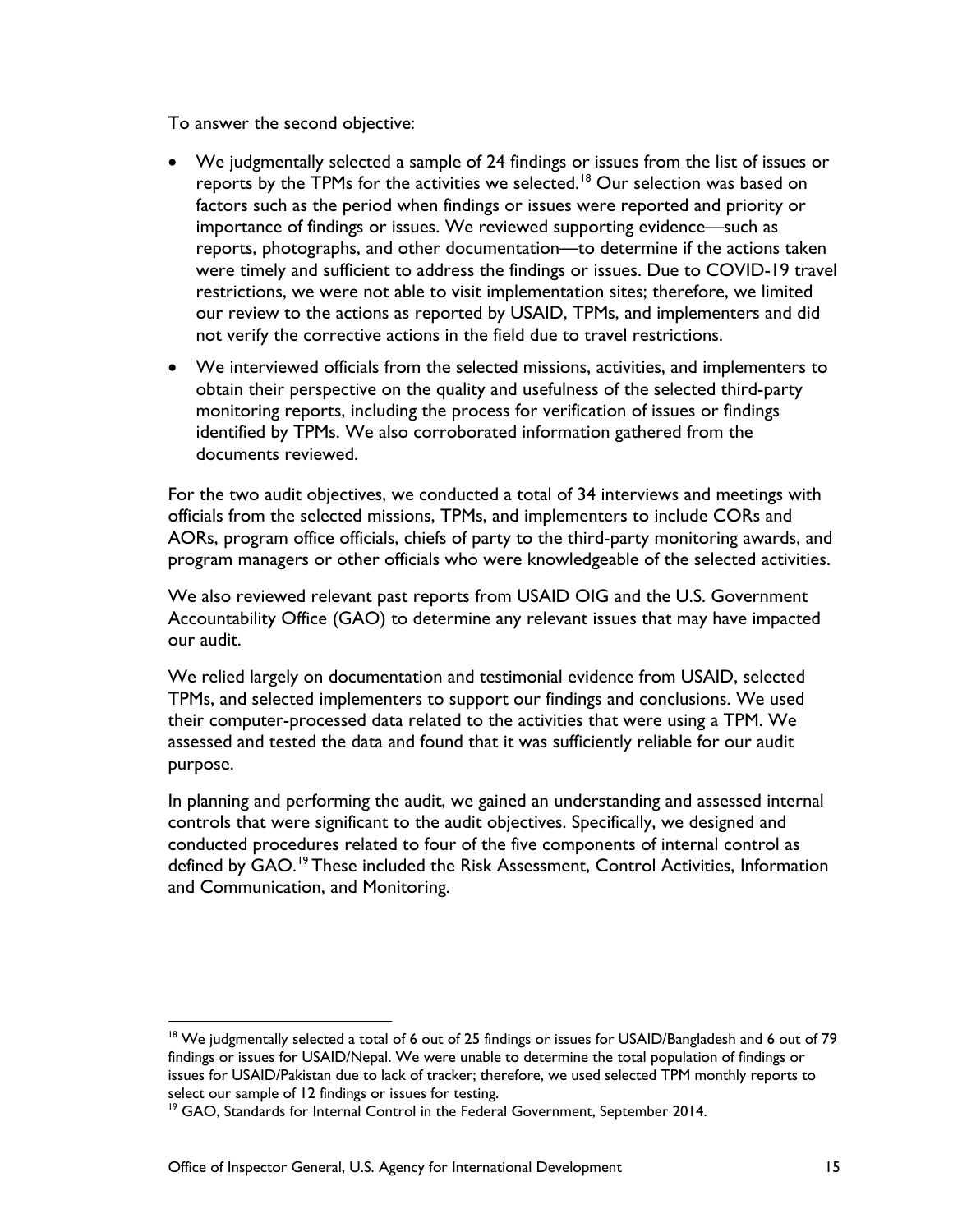### <span id="page-19-0"></span>**APPENDIX B. AGENCY COMMENTS**

#### **MEMORANDUM**

| TO:          | Christine M. Byrne, Deputy Assistant Inspector General for Audit     |
|--------------|----------------------------------------------------------------------|
| <b>FROM:</b> | Karen Freeman, Acting Assistant Administrator, USAID/Asia Bureau /s/ |

**DATE:** October 19, 2021

**SUBJECT:** Management Comments to Respond to the Draft Audit Report Produced by the Office of Inspector General (OIG) titled, *Improved Guidance and Processes Would Strengthen the Use of Third-Party Monitors in Bangladesh, Nepal, and Pakistan*  (5-000-22-00X-P) (Task No. 55100220)

**\_\_\_\_\_\_\_\_\_\_\_\_\_\_\_\_\_\_\_\_\_\_\_\_\_\_\_\_\_\_\_\_\_\_\_\_\_\_\_\_\_\_\_\_\_\_\_\_\_\_\_\_\_\_\_\_\_\_\_\_\_\_\_\_\_\_\_\_\_** 

The U.S. Agency for International Development (USAID) would like to thank the Office of Inspector General (OIG) for the opportunity to provide comments on the subject draft report. The Agency agrees with the recommendations, herein provides plans for implementing them, and reports on significant progress already made.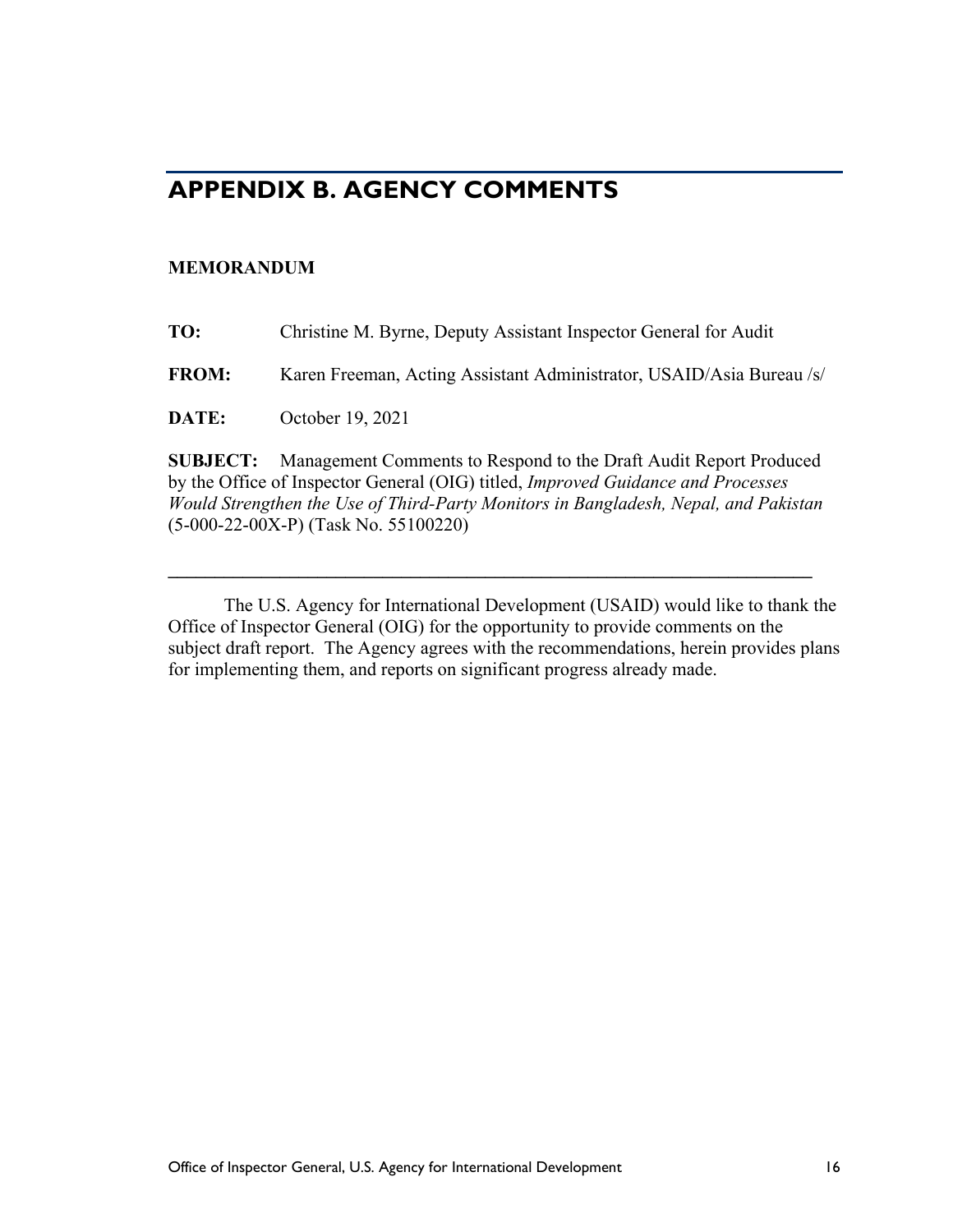#### **COMMENTS BY THE U.S. AGENCY FOR INTERNATIONAL DEVELOPMENT (USAID) ON THE REPORT RELEASED BY THE USAID OFFICE OF THE INSPECTOR GENERAL (OIG) TITLED,** *Improved Guidance and Processes Would Strengthen the Use of Third-Party Monitors in Bangladesh, Nepal, and Pakistan* **(5- 000-22-00X-P) (Task No. 55100220)**

Please find below the management comments from the U.S. Agency for International Development (USAID) on the draft report produced by the Office of the USAID Inspector General (OIG), which contains four recommendations for USAID:

**Recommendation 1:** We recommend that USAID/Bangladesh to issue formal policy or guidance on the use of third-party monitors, to include when and how Mission offices can use the services of qualified third-party monitors.

> ● **Management Comments:** USAID/Bangladesh agrees with this recommendation. The Bangladesh Monitoring, Evaluation, and Learning (BMEL) contract is an important Mission tool consisting of three distinct components: performance monitoring; evaluation; and collaboration, learning, and adapting. Given the breadth of the USAID/Bangladesh portfolio, Mission Management believes that it is important to have a range of options to ensure effective oversight of its programs. The best option is to use USAID staff for performance monitoring. When that is not possible, third-party monitors should be used. The Mission designed the BMEL contract to provide effective and timely performance monitoring across the portfolio, when it is needed. The Mission's Monitoring, Evaluation, Learning and Analytics (MELA) mission order clarifies roles and responsibilities related to performance monitoring.

The Mission has begun updating the MELA Mission Order to clarify the guidance and purpose of third-party monitors, through the BMEL contract, including when and how Mission offices can use these qualified thirdparty monitors.

● **Target Completion Date:** October 23, 2022

**Recommendation 2:** We recommend that USAID/Bangladesh develop and implement a process with defined roles and responsibilities to track and resolve issues raised by thirdparty monitors, including documented actions undertaken to address them.

- **Management Comments:** USAID/Bangladesh agrees with this recommendation. The Mission will develop and implement a process with specific roles and responsibilities of staff and teams primarily involved with the management of USAID development programs. USAID/Bangladesh will update its mission order on MELA to include this new process as part of the Mission's guidance on implementing agency requirements on MELA.
- **Target Completion Date:** October 23, 2022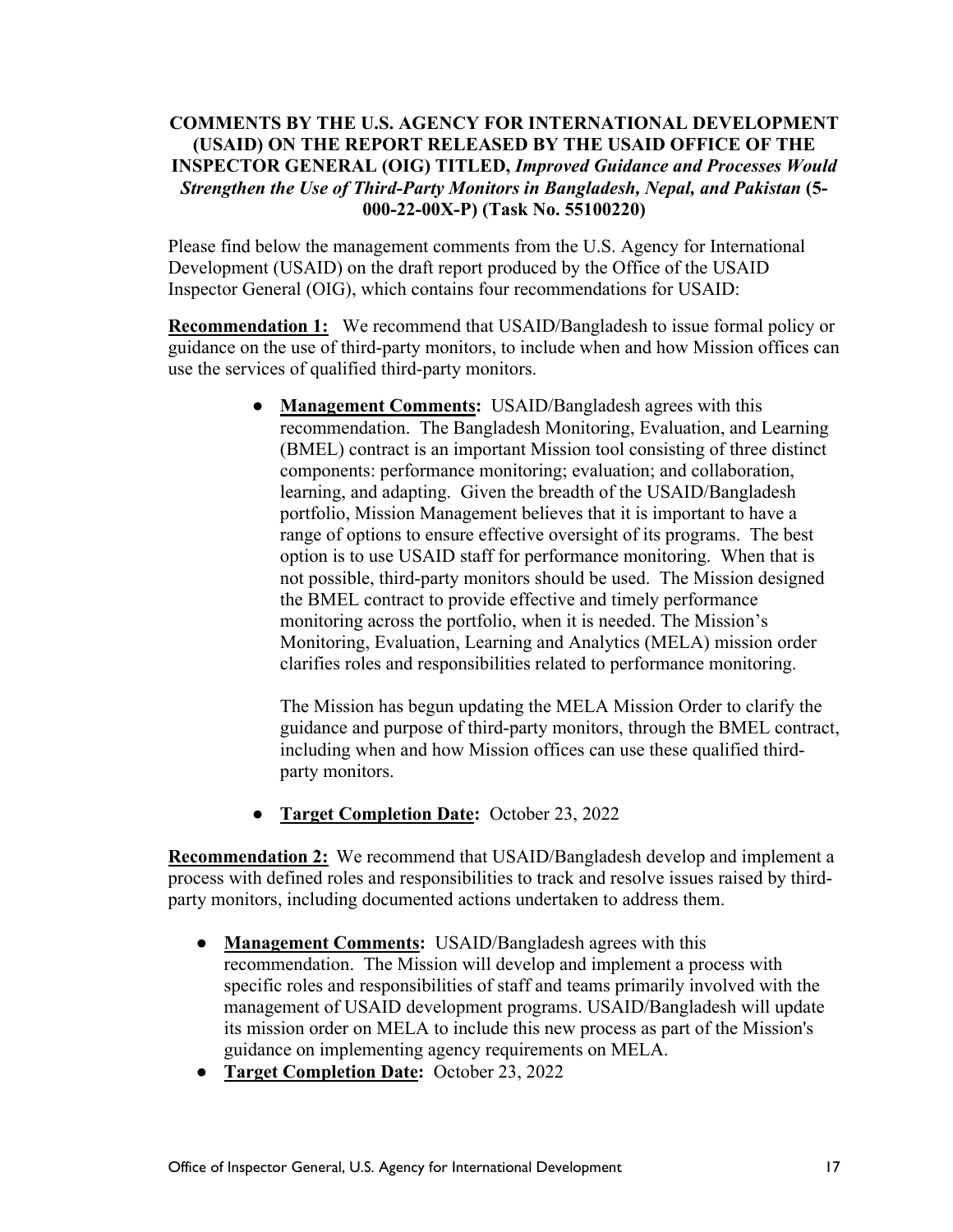**Recommendation 3:** We recommend that USAID/Nepal develop and implement a process with defined roles and responsibilities to track and resolve issues raised by thirdparty monitors, including documented actions undertaken to address them.

• **Management Comments:** USAID/Nepal agrees with the recommendation and has developed and begun to implement the recommended process. Beginning in July 2021, USAID/Nepal started implementing a more formal process for documenting and tracking issues raised by its third-party monitors. Information captured and analyzed includes recommended actions, by whom those actions are to be taken, and the status of resolution of the issues in question. During each weekly Construction Portfolio Progress Meeting between USAID/Nepal and the third-party monitor, a summary of the open issues per construction site is included in the discussion and presentation slides, as well as a note on current status of the issue, the proposed action, responsible person, and due date. A copy of this slide deck is retained in an Agency-approved archive for future **reference and is attached to this submission at Tabs 1 and 2**. USAID/Nepal is confident that the new process will allow Contracting Officer Representatives and other team members to track open project issues and document/decide actions for closure on a weekly basis.

The implementation plan for responding to the audit includes: Documentation of open project issues per construction site in the weekly progress meetings between the Third-Party Monitor and the Contracting Officer Representatives (CORs) and other USAID/Nepal team members. Information per issue includes identification date, current status, priority level, next action toward resolution, responsible person, and due date. Ultimately, the CORs will follow up with individuals responsible for each action and ensure issues are resolved and documented in ASIST.

USAID/Nepal is confident that this new tracking process will ensure that the steps taken to address and resolve issues raised by construction activity Third Party Monitors will be timely and well documented for future reference.

● **Target Completion Date:** This implementation plan was developed and implemented starting on July 13, 2021. USAID recommends closure of this recommendation upon issuance of the Final Report. Supporting documentation is attached at Tab 1 and Tab 2.

**Recommendation 4:** We recommend that USAID/Pakistan develop and implement a process with defined roles and responsibilities to track and resolve issues raised by thirdparty monitors, including documented actions undertaken to address them.

● **Management Comments:** USAID/Pakistan Mission agrees with the recommendation and will take the following steps to develop and implement a process to track and resolve issues raised by third-party monitors: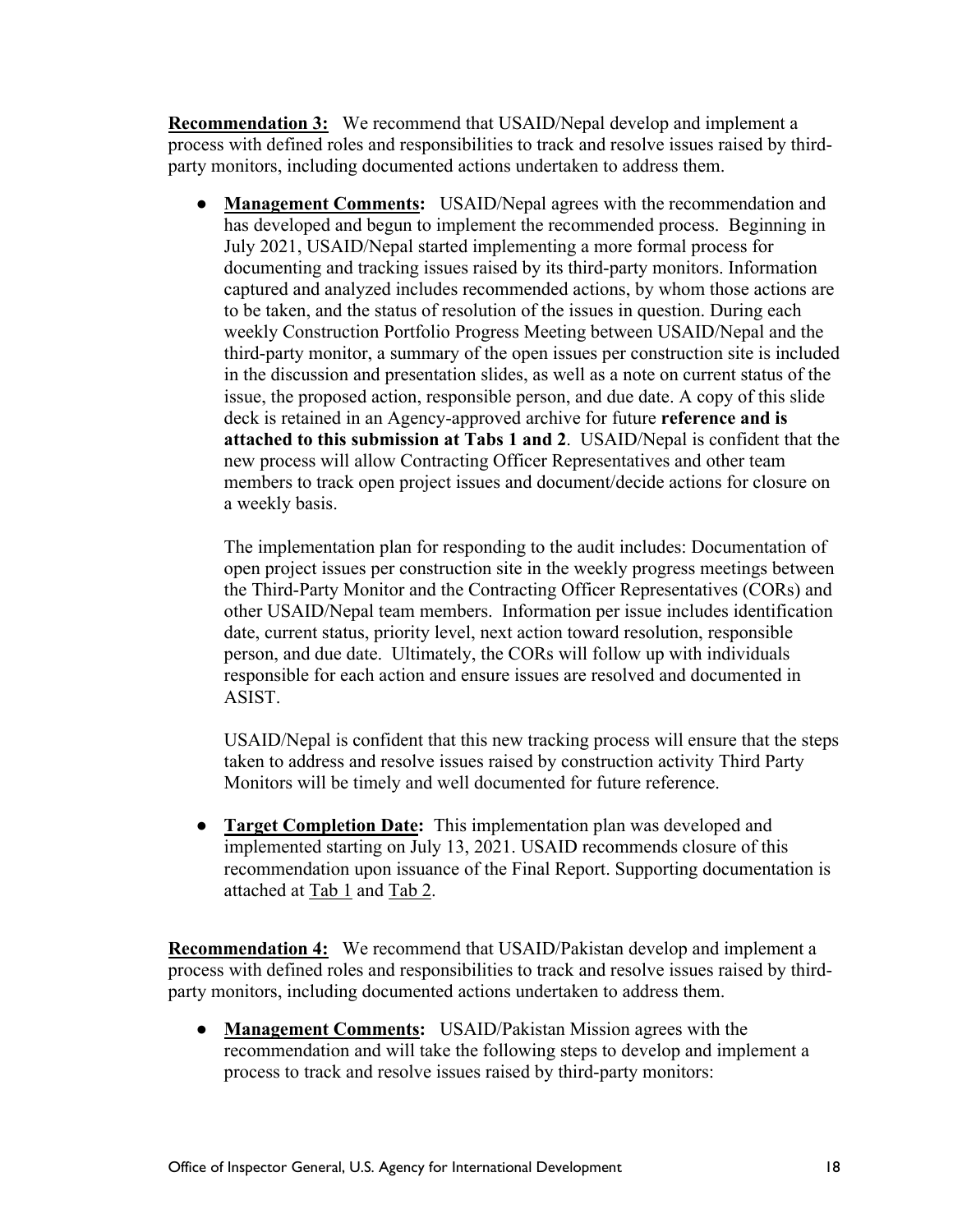- o Identify an effective medium or instrument to record and track issues raised by third-party monitors and actions undertaken by the Mission;
- o Define clear roles and responsibilities for responsible parties, including documented actions undertaken to address them; and
- o Incorporate final guidance and process into the Performance Monitoring Mission Order - 200.1.
- **Target Completion Date:** August 31, 2022

In view of the above, we request that the OIG inform USAID when it agrees or disagrees with a management comment.